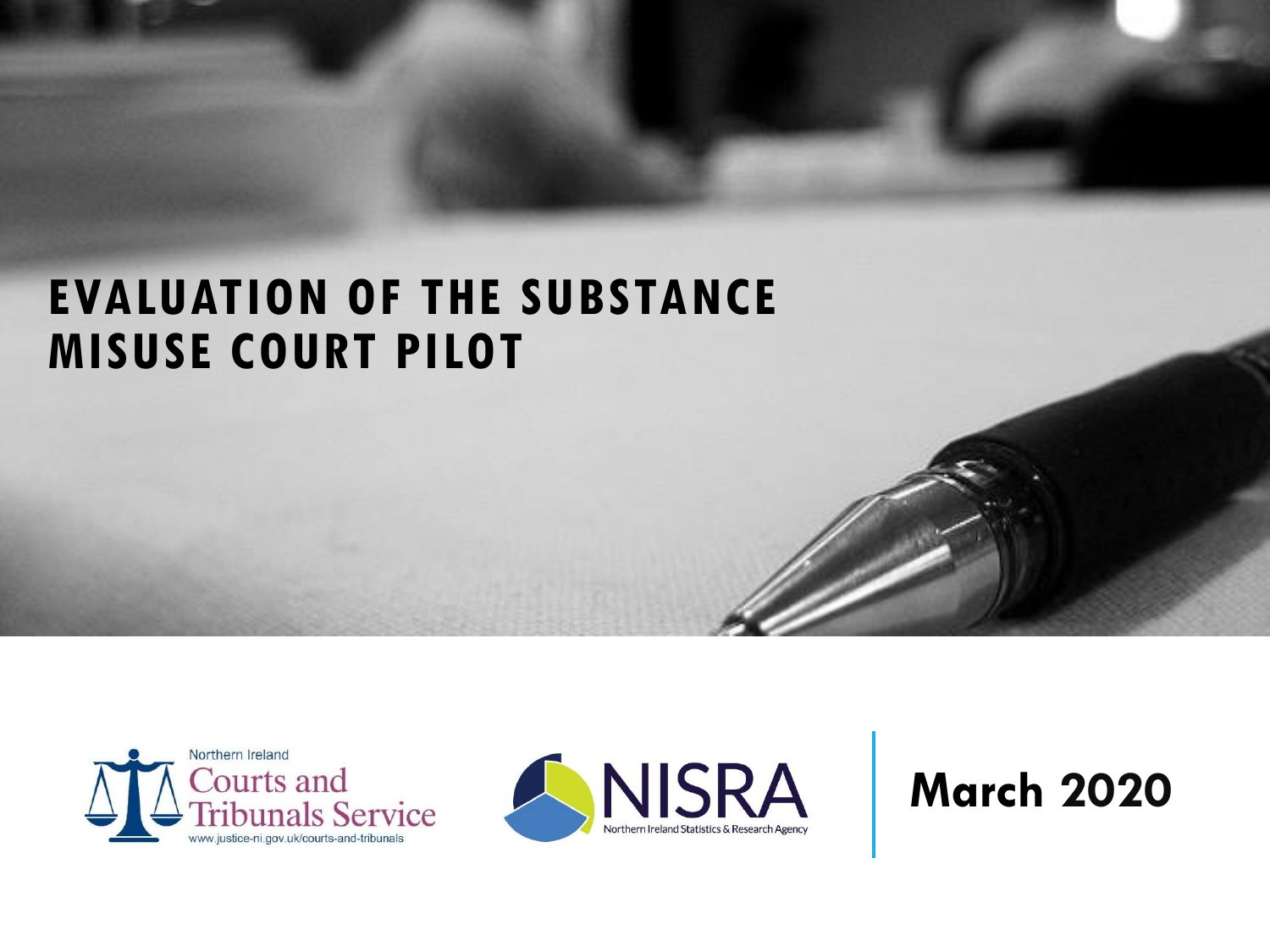### Executive Summary



### **Clients**

From April 2018, 110 offenders were referred to the SMC in Belfast Magistrates Court, with 50 of these individuals deemed suitable and selected to take part in the pilot. Clients of the programme ranged from 18 to 45 years old, and were predominately male (88%). Of those accepted onto the programme, 29 had issues relating to drug misuse, 8 relating to alcohol misuse, and 11 both drugs and alcohol.



#### **Engagement**

On average, clients spent 31 weeks on the programme, participated in 37 counselling sessions, 11 substance tests, and attended 18 Court hearings. Clients appreciated the stability provided by the SMC, the outreach provided by PBNI and the therapeutic intervention offered by Addiction NI. They also valued being able to speak directly to the Judge regarding their experiences.



#### **Outcomes**

At the time of reporting, 26 clients had completed both entry and exit assessments. These individuals showed a significant reduction in problem scores for both drug and alcohol misuse over the duration of the programme, a significant reduction in risk of reoffending, and significant increases in self-efficacy, locus of control and well-being.



#### **Implementation**

It was quickly determined that the clients presented did not align with the acceptance criteria initially proposed. This resulted in the SMC accepting more complex clientele than first anticipated. Staff were commended in terms of their flexible approach and ability to adapt, but it was acknowledged that additional resources may be needed if the programme is to continue accepting clients with complex needs.



#### **Programme Delivery**

Staff were largely satisfied with the SMC processes, whilst motivation was higher amongst clients compared with traditional approaches. Alongside addressing substance misuse and offending, the collaborative approach greatly improved client's social and personal circumstances. However, issues were noted around ambiguity in measuring 'success' and consequences for non-attendance.



#### **Moving Forward**

The general consensus and initial outcomes were very positive and the pilot was regarded as a good foundation to build upon. In terms of longevity, it was noted that there are opportunities for improvement to ensure sustainability. These include more effective use of resources, ability for long-term planning, clear boundaries for clients, effective care planning and a coordinated approach to addiction and health.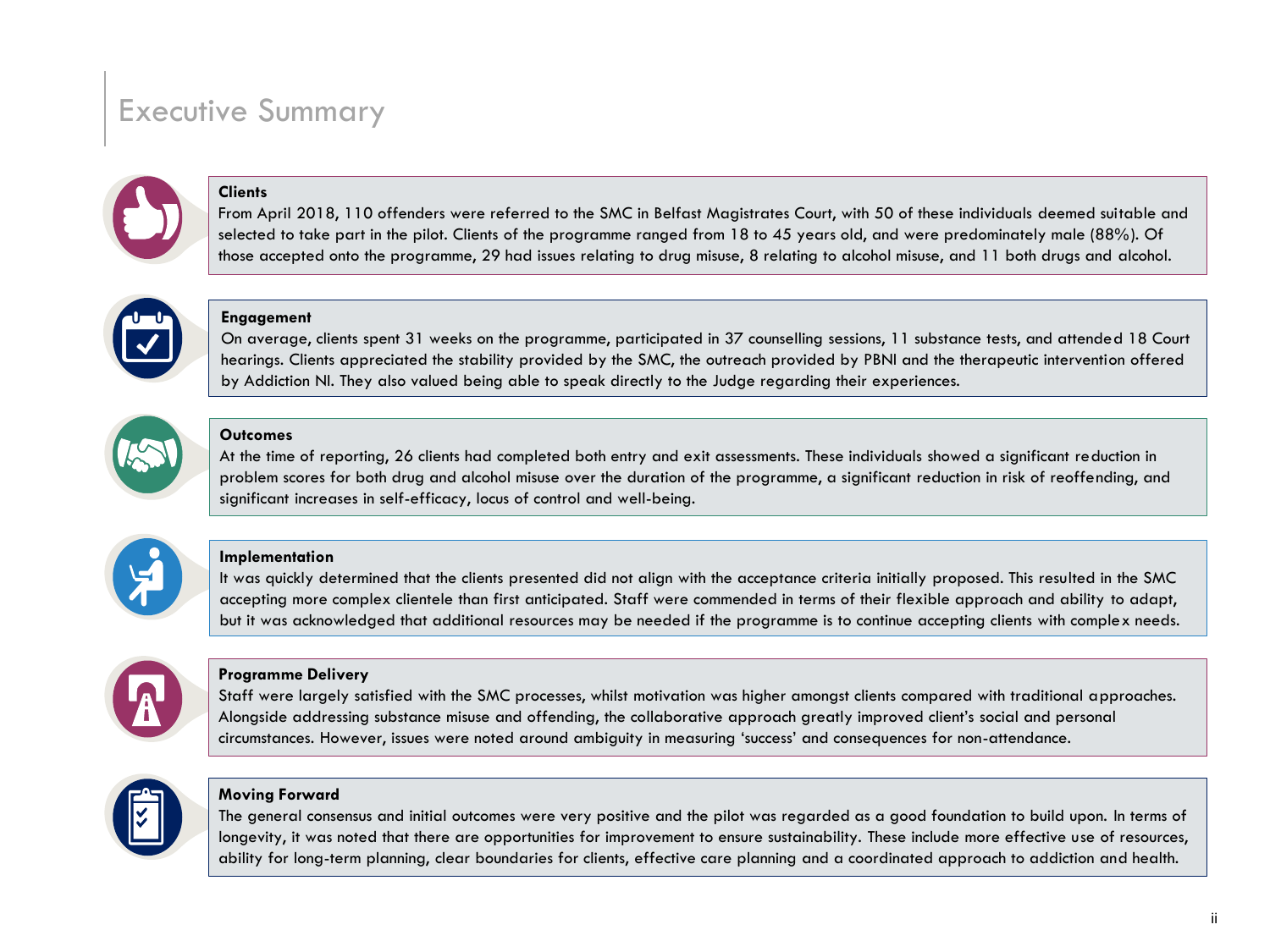# **CONTENTS**

|    | Introduction                                     |
|----|--------------------------------------------------|
| 1  | 1.1 About the Substance Misuse Court             |
| 2  | 1.2 Focus of this Publication                    |
|    | Approach                                         |
| 3  | 2.1 Administrative Data                          |
| 3  | 2.2 Questionnaires                               |
| 4  | 2.3 Interviews and Focus Groups                  |
|    | <b>Clients Experience</b>                        |
| 5  | 3.1 Client Profile                               |
| 6  | 3.2 Engagement                                   |
| 7  | 3.3 Outcomes                                     |
| 11 | 3.4 Recommendations                              |
|    | Programme Delivery                               |
| 12 | 4.1 Problem-Solving Approach to Substance Misuse |
| 14 | 4.2 Implementation of the Substance Misuse Court |
| 17 | 4.3 Running the Substance Misuse Court           |
| 24 | 4.4 Future of the Substance Misuse Court         |
|    | Overall                                          |
| 29 | 5.1 SWOT Analysis                                |
| 30 | 5.2 Suggestions                                  |
|    |                                                  |

5.3 Additional Comments 32

Executive Summary ii

For queries related to this publication please contact: Analytical Services Group, Financial Services Division, Department of Justice, Level 3, Block B, Castle Buildings, Stormont Estate, Belfast, BT4 3SG. **Telephone:** 028 90520190 **Email:** [shannon.browne@justice-ni.x.gsi.gov.uk](mailto:shannon.browne@courtsni.gov.uk) [richard.martin2@courtsni.gov.uk](mailto:shannon.browne@courtsni.gov.uk) For queries related to the SMC initiative please contact:

Operational Policy Branch, NI Courts and Tribunals Service, Laganside House, 23-27 Oxford Street, Belfast, BT1 3LA.

**Telephone:** 028 90412239 **Email:** [eddie.finn@courtsni.gov.uk](mailto:neill.woods@courtsni.gov.uk)

### **Acknowledgements**

We would like to record our thanks to all of the participants who gave us their views in a frank and genuine manner. This report is based on what they told us.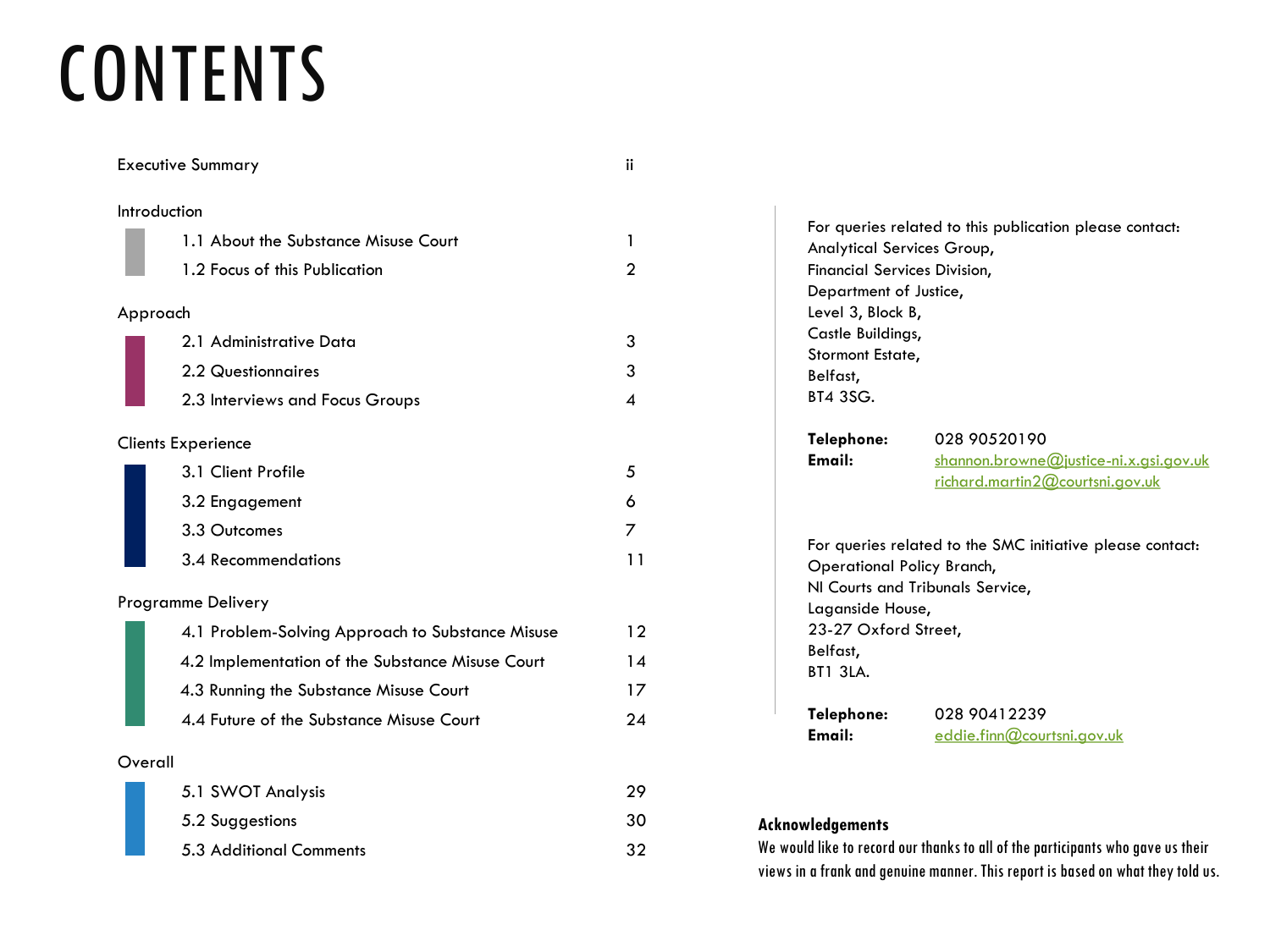### **Introduction**

**1**

### **1.1 About the Substance Misuse Court**

The Substance Misuse Court (SMC) programme was one of the pilot projects established under the Problem-Solving Justice (PSJ) initiative<sup>1,2</sup> aimed at tackling the root causes of offending and reducing harmful behaviour within families and the community. The aim of this programme was to specifically target individuals, referred to as 'clients' of the project, whose offending behaviour is driven by drug and/or alcohol misuse, to provide them with support to help turn their lives around.

The SMC pilot was initially open to 50 clients who met the following criteria<sup>3</sup>:

- Aged 18 or over at commencement of the programme;
- **Had pleaded guilty or been convicted of an offence linked to substance misuse;**
- Willing to cooperate with supervision, stop offending, avail of appropriate treatment and fully participate on the programme;
- Willing to consent to the sharing of personal information between participating agencies/bodies;
- Did not have a coexisting serious mental illness, which would impact on their ability to participate in the programme.

The programme was developed and implemented by the Northern Ireland Courts and Tribunals Service (NICTS) with intervention services delivered by the Probation Board for Northern Ireland (PBNI) and Addiction NI. Phase 1 of the pilot took place at Belfast Magistrates' Court and ran from April 2018 to June 2019.

Clients were initially screened to determine suitability for the programme before undergoing full assessment once deemed suitable by a District Judge. Following full assessment, clients were expected to spend 6-9 months on the programme, which included elements of substance testing, therapeutic intervention, access to social support and regular Court attendance. Clients remained under the supervision of the District Judge throughout the process and if, at any stage, clients were deemed unsuitable or progress was unsatisfactory, they were referred to the judge for review, potentially leading to removal from the programme and sentencing. Following successful completion of the SMC, clients were referred back to the District Judge who determined the final sentencing outcome, taking into account participation on the programme.

 $3$ An additional criteria "Did not have a chronic alcohol and/or drug problem that required medical intervention" was introduced by the Operational Team in May 2018 but, while published on the PBNI and Addiction NI websites, never became part of official policy nor was applied by the Court in practice.

<sup>&</sup>lt;sup>1</sup>For further information on Problem-Solving Justice see:<https://www.nidirect.gov.uk/campaigns/problem-solving-justice>

<sup>&</sup>lt;sup>2</sup>For further information on the Substance Misuse Court see: [https://www.pbni.org.uk/wp-content/uploads/2018/07/psj-substance-misuse-court-leaflet-2018-24.07.18.pdf](https://www.pbni.org.uk/wp-content/uploads/2018/07/PSJ-Substance-Misuse-Court-leaflet-2018-24.07.18.pdf)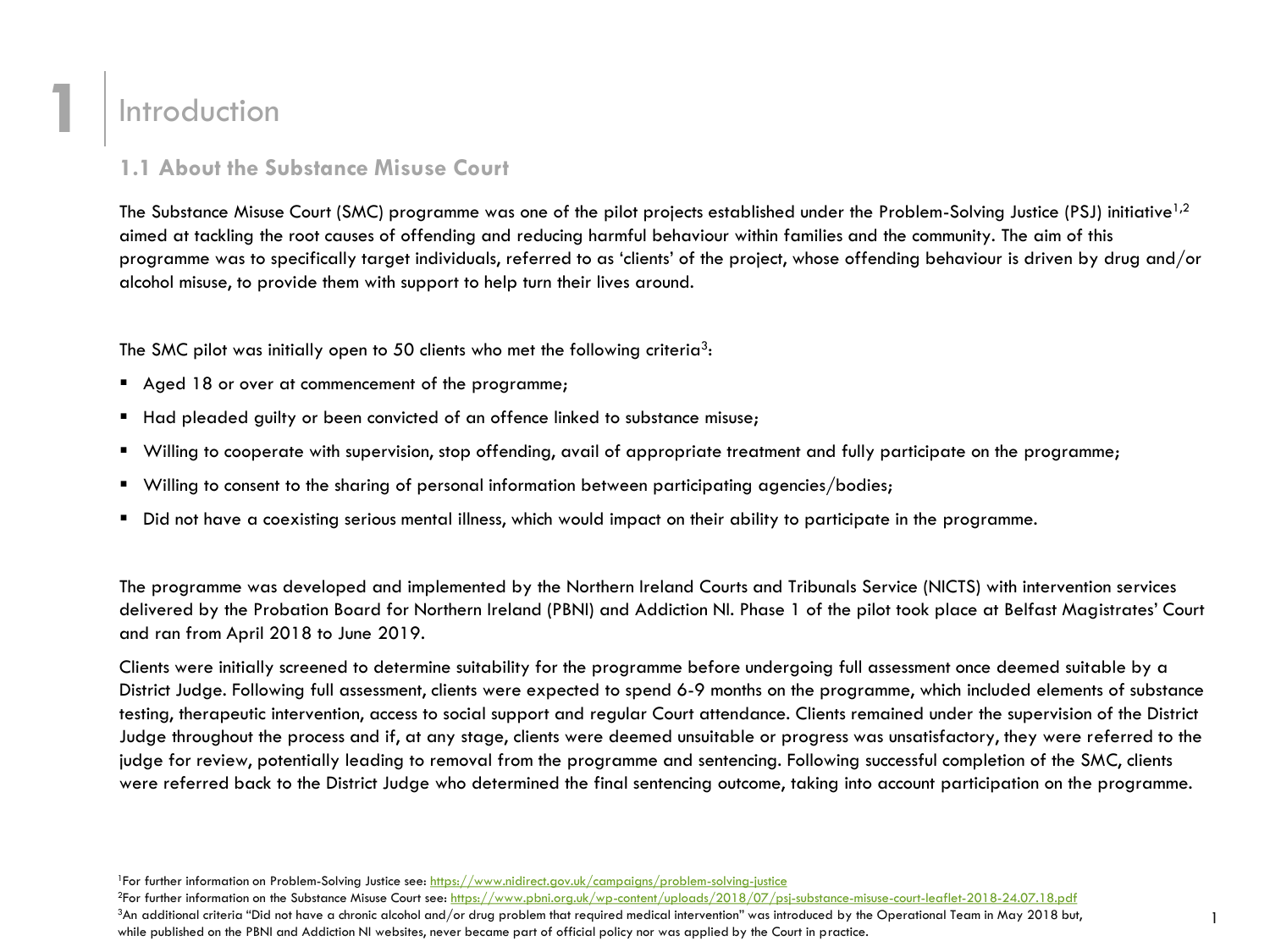### **1** Introduction

### **1.2 Focus of this Publication**

The focus of this publication is to evaluate phase 1 of the Substance Misuse Court pilot. This publication presents key findings from a variety of qualitative and quantitative research methods. They included analysis of data collated over the duration of the programme, report card information, questionnaires, focus groups and interviews held with key stakeholders from PBNI, Addiction NI and NICTS. The evaluation of this programme was carried out by statisticians from the Department of Justice's Analytical Services Group (ASG), based within NICTS, who are seconded from the Northern Ireland Statistics and Research Agency (NISRA). Findings from the evaluation will contribute towards the delivery of phase 2 of the SMC pilot, which commenced in July 2019. We would like to take this opportunity to thank all those who contributed to the evaluation of the SMC pilot and gave their views in a frank and genuine manner.





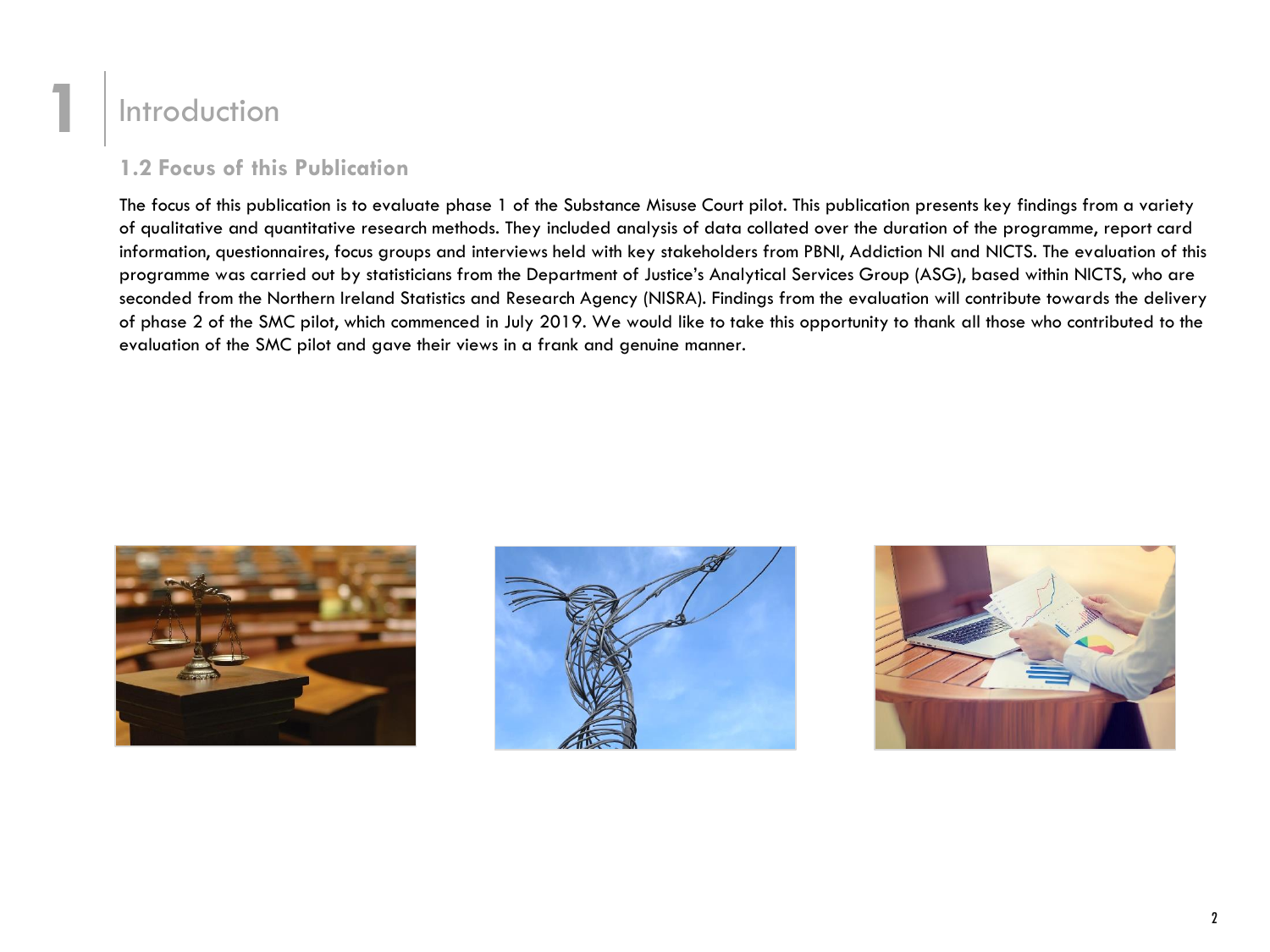![](_page_5_Picture_0.jpeg)

### About this Chapter

This section provides an overview of the data collection techniques used to evaluate the Substance Misuse Court pilot and highlights any limitations of this information. The evaluation included a variety of qualitative and quantitative research methods, used to collect data from a range of stakeholders; each of these methods are detailed below.

### **2.1 Administrative Data**

Quantitative analysis was largely based upon administrative data collated by PBNI, Addiction NI and NICTS over the duration of the programme. This included anonymised demographic information for clients, such as age, gender and nature of addiction, which was collected following acceptance onto the programme. Over the duration of the pilot, information was also collated in relation to the frequency and results of substance testing and the number of counselling sessions and court hearings conducted and/or attended by clients, staff and the Judiciary. Information relating to offending behaviour was obtained from data held by NICTS.

### **2.2 Questionnaires**

 $\blacksquare$  Clients (n = 26)

Those who completed the SMC pilot answered both entry and exit questionnaires at the beginning and end of their time on the programme. The Assessment, Case Management & Evaluation (ACE) system<sup>3</sup> was administered by PBNI on both occasions. ACE is a structured assessment tool that integrates offender assessment with additional material on offence analysis and significant events in the offender's life. This was used to assess changes in client behaviour over the duration of their time on the programme, in relation to motivation to abstain, likelihood of offending and social/personal risk factors. Measures were also taken for global metrics including life satisfaction, self-efficacy and locus of control. Global metrics provide a standardised means of tracking key measures towards strategic goals. These specific measures were used to assess whether the programme impacted upon client's confidence in their capabilities and efforts to achieve their goals, the degree to which they had control over their lives, and the estimated life satisfaction of these individuals. Within this publication, comparisons for global metrics have been drawn from the latest figures relating to average scores of life satisfaction, self-efficacy and locus of control in Northern Ireland<sup>4</sup>.

<sup>3</sup>For further details about ACE see:<https://www.pbni.org.uk/wp-content/uploads/2016/12/Appendix-1-FOI-023.20.16-PS-Clarification-on-the-ACE-risk-assessment-tool-used-by-PBNI.pdf> <sup>4</sup>[For further details about measures of life satisfaction, self-efficacy and locus of control in Northern Ireland see: https://www.executiveoffice](https://www.executiveoffice-ni.gov.uk/sites/default/files/publications/execoffice/self-efficacy-locus-of-control-life-satisfaction-in-ni-2017-18.pdf)ni.gov.uk/sites/default/files/publications/execoffice/self-efficacy-locus-of-control-life-satisfaction-in-ni-2017-18.pdf

3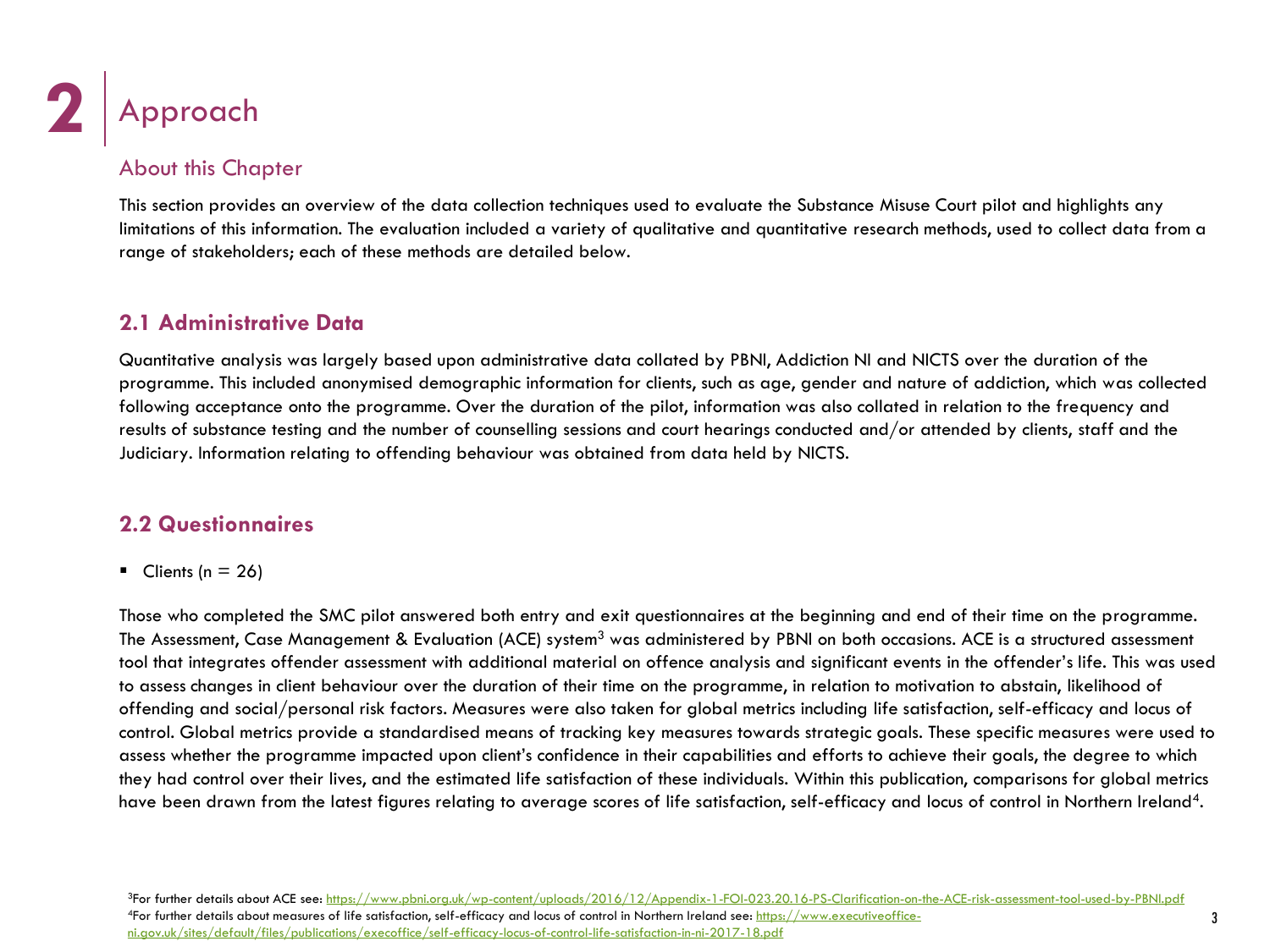# **2** Approach

At the end of phase 1, 28 clients had completed or were nearing completion of the SMC, 26 of whom had completed entry and exit questionnaires. Exit questionnaires were not obtained for clients who did not complete the programme, for example, those returned to custody or removed due to ill health. As such, no insight could be drawn regarding the progress of these individuals over their time on the programme. For this reason, when looking at outcomes, only information for clients who completed entry and exit questionnaires has been analysed.

Staff ( $n = 13$ )

Staff who were members of the SMC Operational Group and closely involved in the day-to-day running of the pilot were invited to complete a questionnaire towards the end of the programme. These questionnaires were used to obtain views in relation to the running of the programme, engagement with the programme and the effects of the programme upon client behaviour. Staff were given the opportunity to comment on their responses and provide any additional comments and/or observations. Responses were gathered from staff members from PBNI ( $n = 5$ ), Addiction NI ( $n = 6$ ) and NICTS ( $n = 2$ ).

### **2.3 Interviews and Focus Groups**

Stakeholders ( $n = 3$ )

Semi-structured interviews were conducted with representatives from three of the programmes key stakeholders; the Judiciary, PBNI and Addiction NI. These individuals were invited to interview to provide detailed views from the perspective of each of the main bodies involved in the implementation and operation of the SMC.

Staff  $(n = 11)$ 

Two focus groups were conducted with staff from PBNI ( $n = 5$ ) and Addiction NI ( $n = 6$ ). The focus groups looked at all operational elements of the SMC, from the introduction and implementation of the pilot, to how the programme worked in practice, challenges faced in running the SMC and suggestions for going forward. A SWOT analysis (strengths, weaknesses, opportunities and threats) was conducted and staff were given the opportunity to provide anonymous feedback at the end of the session.

■ Other

Written feedback on the pilot was provided by Victim Support NI and the Law Society of Northern Ireland.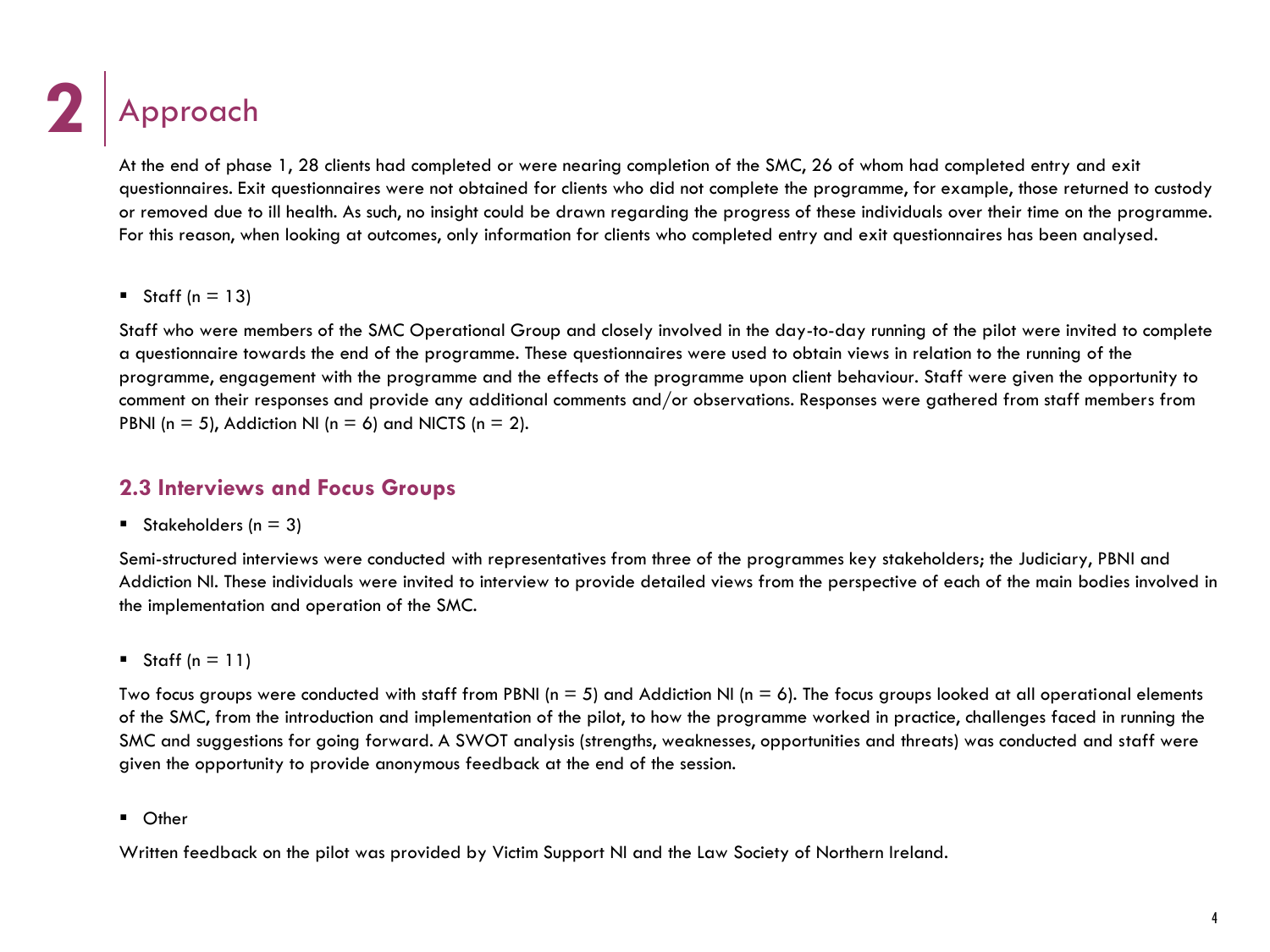### About this chapter

This chapter provides an overview of clients accepted onto the SMC and looks at their engagement with the programme and outcomes on completion of phase 1 of the SMC pilot. Findings are derived from analysis of administrative data and client questionnaires collated over the duration of their time on the programme.

### **3.1 Client Profile**

From April 2018, 110 offenders were referred to the SMC in Belfast Magistrates Court, with 50 of these individuals deemed suitable and selected to take part in the pilot. The age of clients accepted onto the programme ranged from 18 to 45, with a median age of 30 on referral to the SMC. The majority of clients (88%) were male. Of those accepted onto the programme, 29 had issues relating drug misuse only, 8 had problems relating to alcohol misuse only, and 11 were misusing both drugs and alcohol. The large majority of clients (94%) were at medium-high risk of reoffending on entry to the programme. Table 1 provides a breakdown of the profile of clients accepted on the SMC.

Table 2 shows that the 50 clients were charged with, and found guilty of, 109 offences which resulted in their acceptance onto the programme. The most common charges for clients were in relation to 'Drug Offences' (30%) followed by 'Theft' (25%),

'Motoring' (12%) and 'Other' (11%). However, it should be noted that clients offending history was also taken into consideration during the referral process.

#### **Table 1: Profile of Clients on Entry to SMC**

|                                     |             | Count | %   |
|-------------------------------------|-------------|-------|-----|
| Age<br>$(n = 50)$                   | 18 to 25    | 17    | 34% |
|                                     | 26 to 35    | 23    | 46% |
|                                     | 36 to 45    | 10    | 20% |
| Gender<br>$(n = 50)$                | Male        | 44    | 88% |
|                                     | Female      | 6     | 12% |
| Nature of Addiction<br>$(n = 48)^*$ | Drugs       | 29    | 60% |
|                                     | Alcohol     | 8     | 17% |
|                                     | <b>Both</b> | 11    | 23% |
| ACE Score**<br>$(n = 50)$           | High        | 21    | 42% |
|                                     | Medium      | 26    | 52% |
|                                     | Low         | 3     | 6%  |

\*Information was not recorded on the nature of addiction for two clients

\*\*ACE Score denotes an individual's risk of reoffending at a particular point in time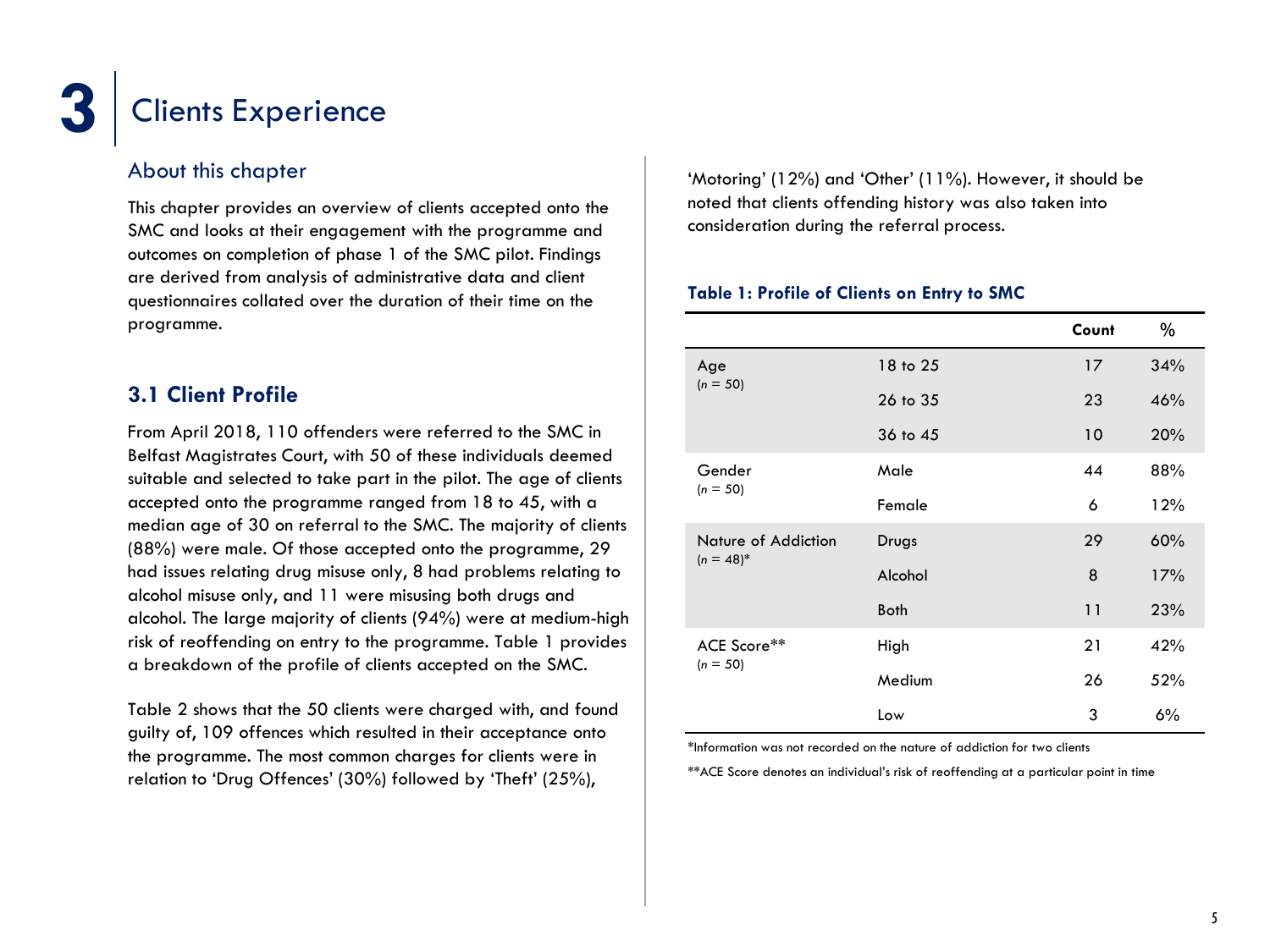![](_page_8_Picture_0.jpeg)

#### **Table 2: Charges for SMC Clients by Offence Type**

| <b>Offence Type</b>         | Count | %   |
|-----------------------------|-------|-----|
| Drugs                       | 33    | 30% |
| Theft                       | 27    | 25% |
| Motoring                    | 13    | 12% |
| Offences Against the State  | 8     | 7%  |
| Offences Against the Person | 7     | 6%  |
| Criminal Damage             | 6     | 6%  |
| Burglary                    | 3     | 3%  |
| Other                       | 12    | 11% |

Note. Individuals may have committed more than one offence type and consequently will be counted in more than one offence category

### **3.2 Engagement**

The average amount of time spent by clients on the programme was 31 weeks, with the number of weeks ranging from 3 to 59 (Figure 1). Table 3 shows that clients, on average, received 37 counselling sessions, participated in 11 substance tests, and attended 18 court hearings during their time on the programme. Of the 1,856 counselling sessions held over the duration of the SMC, 343 were classified as 'did not attend' (DNA) giving an overall counselling attendance rate of 82%. Additionally, 91 of the 515 substance tests were recorded as DNA giving an overall substance test attendance rate of 82%.

#### **Figure 1: Time Spent by Clients on the SMC Pilot (***n***=50)**

![](_page_8_Figure_8.jpeg)

#### **Table 3: Treatment for Clients Over the Duration of the SMC**

| <b>Treatment Type</b>       | N     | Mean | Median | Min | Max |
|-----------------------------|-------|------|--------|-----|-----|
| <b>Counselling Sessions</b> | 1,856 | 37   | 36     |     | 118 |
| <b>Substance Tests</b>      | 515   | 11   | 10     |     | 29  |
| <b>Court Hearings</b>       | 890   | 18   | 17     |     | 44  |

Note. Treatment excludes assessments for non-clients conducted during the referral process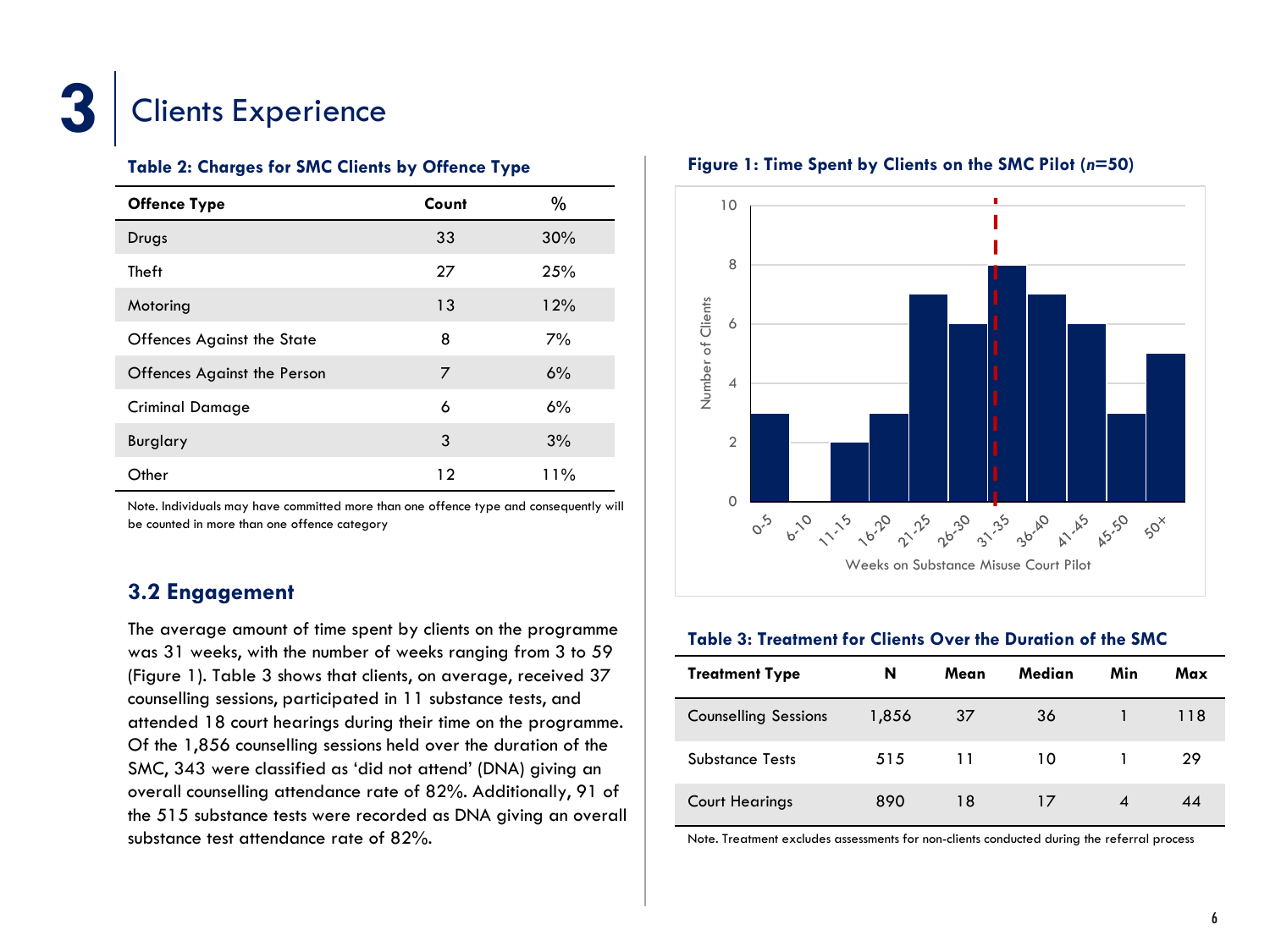### **3.3 Outcomes**

### **Programme Completion**

By June 2019, 13 clients had completed the programme and were abstinent, whilst an additional 6 had completed the programme and, despite not being fully abstinent, had shown significant harm reduction and/or had left the jurisdiction for employment elsewhere. Eleven clients were removed from the programme due to changes in personal circumstances including loss of bail address, ill health and death. Eleven clients were removed from the pilot due to noncooperative behaviour including reoffending and relapsing. At the end of phase 1 of the pilot, 9 clients remained active on the SMC programme and were carried forward into phase 2 to complete the final stages of their treatment (Table 4).

### **Table 4: Outcome of Participation within the SMC (***n***=50)**

| Outcome                                | Count | %   |
|----------------------------------------|-------|-----|
| Completed - Abstinent                  | 13    | 26% |
| Completed - Significant Harm Reduction | 6     | 12% |
| Removed - Circumstances                | 11    | 22% |
| Removed - Uncooperative                | 11    | 22% |
| Active                                 | 9     | 18% |

### **Likelihood of Reoffending**

On entry and exit to the SMC, clients were assessed using the ACE system<sup>4</sup>, across a number of social, personal and offending domains, to determine likelihood of reoffending within a two year period.

At the time of reporting, 26 clients who had completed or were active and nearing completion of the programme had answered both entry and exit ACE questionnaires*.*

As part of the ACE scoring mechanism, clients were assessed on the extent to which drug and alcohol misuse constituted a problem  $(0 =$ not a problem,  $1 = \text{small}$ ,  $2 = \text{medium}$ ,  $3 = \text{large}$ . Figure 2 shows that, on average, drug misuse constituted a medium-large problem (2.27) on entry to the SMC and reduced to a small-medium problem (1.31) on completion of the SMC. On average, alcohol misuse constituted a small-medium problem on entry to the SMC (1.31) and very small problem on exit (0.46). This represents statistically significant decreases in problem scores for both drug and alcohol misuse over the duration of the SMC<sup>5</sup>. Furthermore, 21 out of 26 clients displayed a reduction in overall substance misuse problem scores, 4 remained the same and 1 increased.

### **Figure 2: Average Substance Misuse Problem Score Pre- and Post-SMC for Clients who Completed the SMC (***n***=26)**

![](_page_9_Figure_12.jpeg)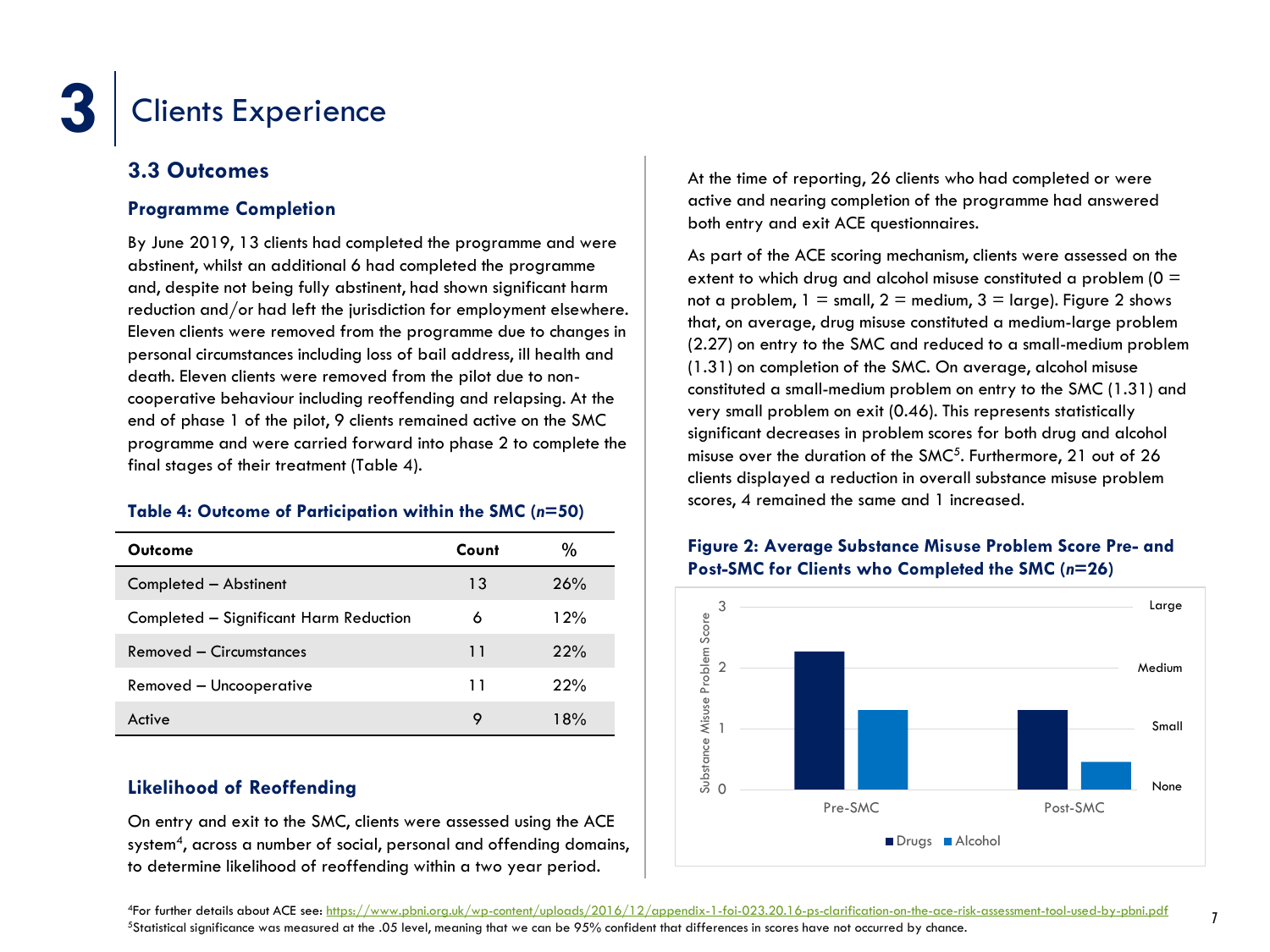In terms of risk of reoffending, 23 out of 26 clients who completed the programme or were nearing completion of the programme displayed a reduction and 3 clients showed an increase in score over the duration of their time on the SMC. Overall, the average risk of reoffending for those who completed the SMC decreased from 26.04 on entry to the programme to 17.85 on exiting the programme. Based on the guidelines associated with the ACE likelihood of reoffending scores (0-15 = low risk,  $16-29$  = medium risk and  $30+$  = high risk) this constitutes an average change in risk of reoffending from the high end of medium risk to the low end of medium risk over the time spent on the programme, and also represents a statistically significant decrease in risk of reoffending<sup>6</sup>.

### **Figure 3: Average Risk of Reoffending Score Pre- and Post-SMC for Clients who Completed the SMC (***n***=26)**

![](_page_10_Figure_4.jpeg)

### **Table 5: Risk of Reoffending Pre- and Post-SMC for Clients who Completed the SMC (***n***=26)**

| <b>Risk of Reoffending</b> | Pre-SMC | Post-SMC |
|----------------------------|---------|----------|
| High                       | 8       | 5        |
| Medium                     | 15      |          |
| Low                        | 3       | 14       |

As Table 5 shows, over the duration of the programme, the number of high-risk individuals decreased from 8 to 5, whilst the number of medium-risk individuals decreased from 15 to 7 and the number of low-risk individuals increased from 3 to 14. This indicates that the programme was most effective in reducing the risk of reoffending amongst clients who were classified as medium-risk on entry to the SMC.

![](_page_10_Picture_8.jpeg)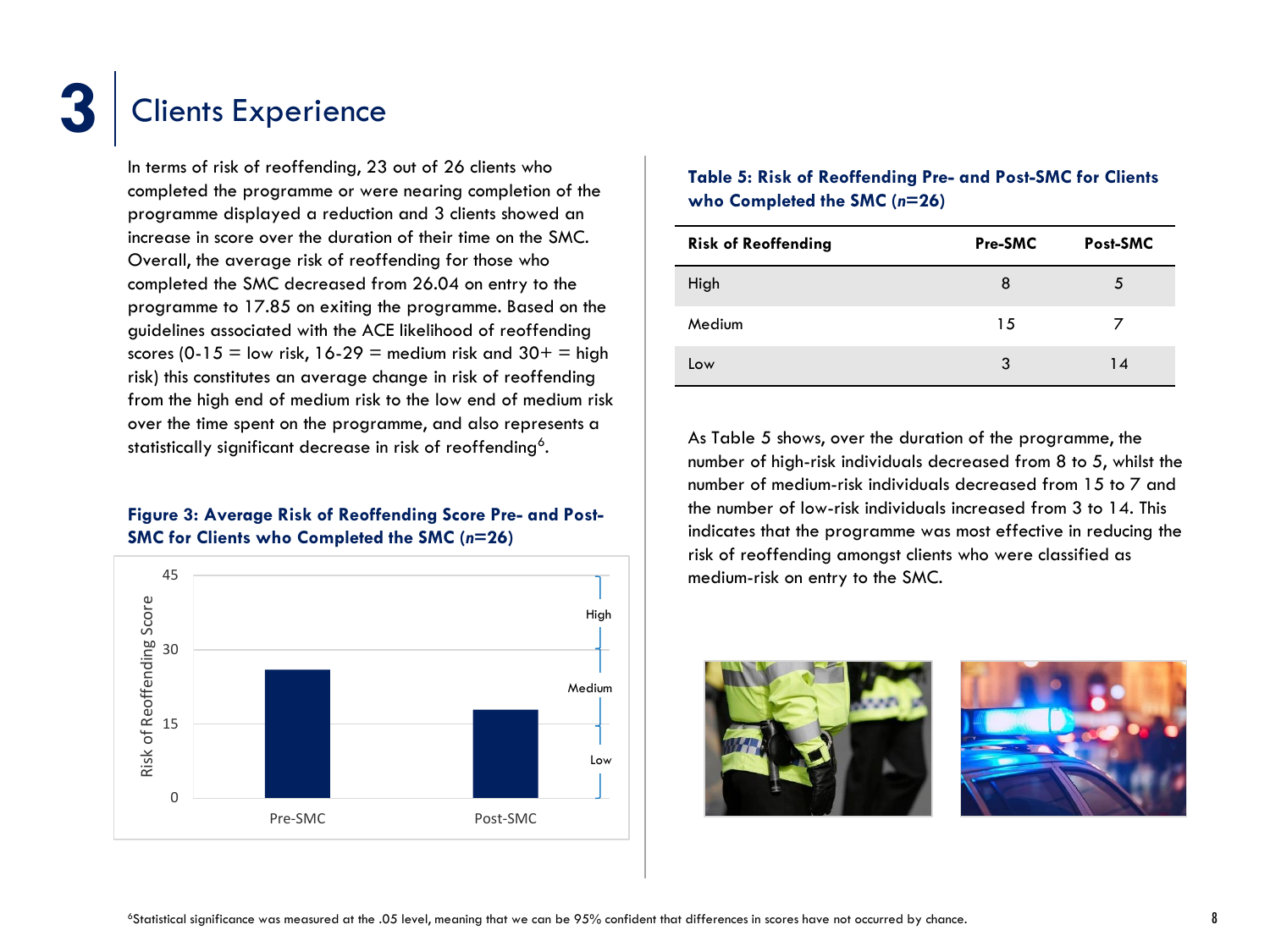### **Self-Efficacy, Locus of Control and Well-Being**

At the time of reporting, 20 clients who had completed or were nearing completion of the SMC had provided responses in relation to global metrics both on entry and exit to the programme. As Figures 4 and 5 show, for those respondents:

- Average self-efficacy on entry to the programme was 16.1 out of 25, in comparison to the NI average of  $19.3<sup>7</sup>$ . Following completion of the programme, the self-efficacy of clients increased to 19.2. This represents a statistically significant increase in self-efficacy pre- and post-SMC $\rm ^8$ .
- **The mean locus of control for clients who completed the** programme was 16.1 on entry, increasing to 17.7 out of 25 on completion of the SMC, in comparison to the NI average of 16.9<sup>7</sup> . Again, this was a statistically significant increase in locus of control for clients over the duration of the SMC<sup>8</sup>.
- In terms of well-being, clients who completed the programme displayed a statistically significant increase in scores from 4.3 out of  $10$  on entry to the SMC to 7.3 on exit<sup>8</sup>, in comparison to the NI average of  $7.9<sup>7</sup>$ .

These findings indicate that the SMC had a significantly positive impact in terms of (i) increasing clients self-belief and confidence in their ability to complete tasks and achieve goals (selfefficacy), (ii) increasing the extent to which they felt they had control over their lives (locus of control), and (iii) increasing the level of satisfaction with their lives overall (well-being).

![](_page_11_Figure_8.jpeg)

![](_page_11_Figure_9.jpeg)

### **Figure 5: Average Global Scores for Well-Being Pre- and Post-SMC (***n***=20)**

![](_page_11_Figure_11.jpeg)

<sup>7</sup>Figures for the NI average were taken from The Executive Office's annual publication on Self-Efficacy, Locus of Control & Life Satisfaction in Northern Ireland 2017/18 which can be found at: <https://www.pbni.org.uk/wp-content/uploads/2016/12/appendix-1-foi-023.20.16-ps-clarification-on-the-ace-risk-assessment-tool-used-by-pbni.pdf>

<sup>8</sup>Statistical significance was measured at the .05 level, meaning that we can be 95% confident that differences in scores have not occurred by chance.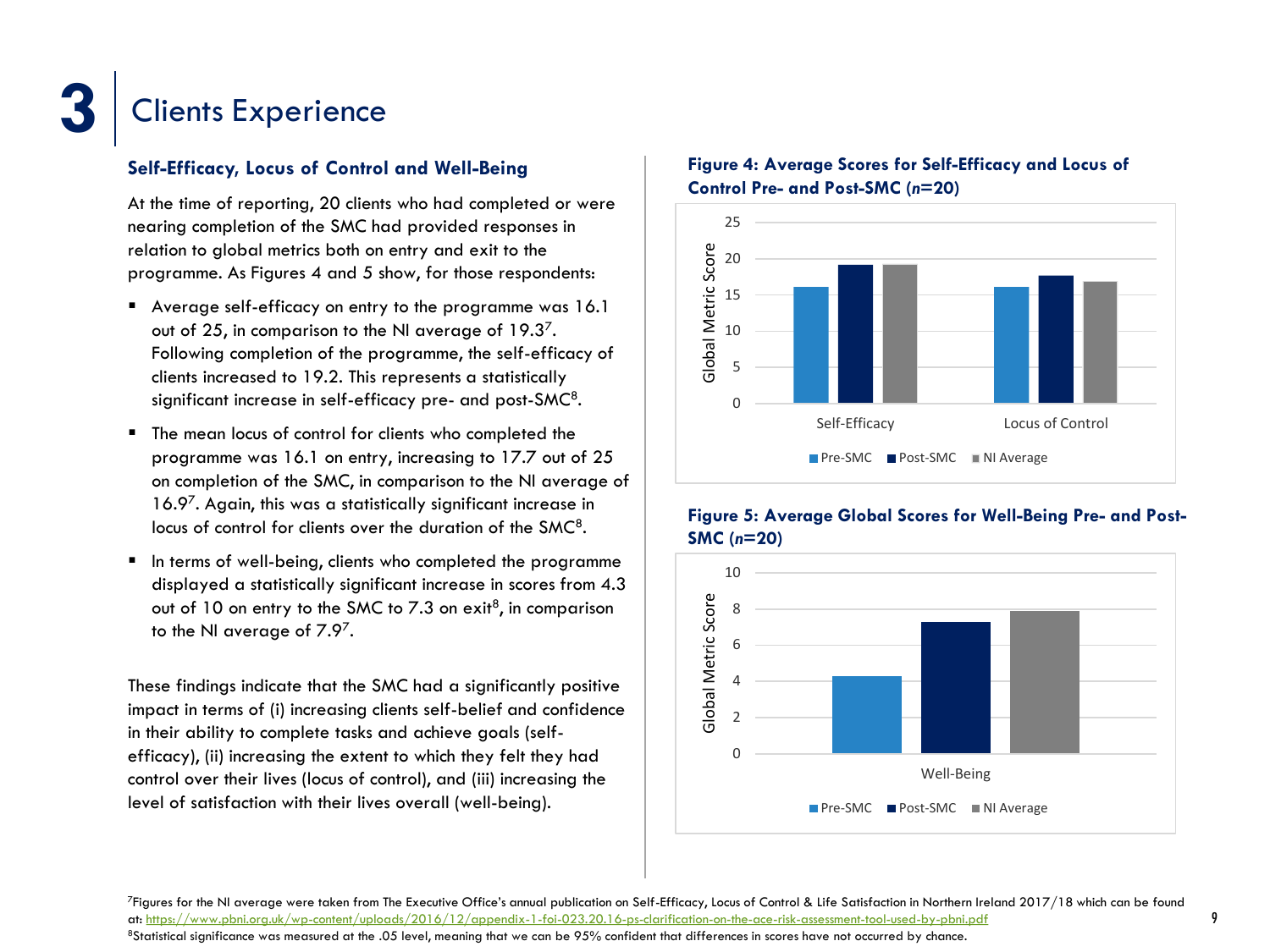### **Client Support**

Of the clients who provided written feedback, (*n*=28), almost all noted that the support provided by staff was one of the most helpful elements of the programme. Clients felt this support was invaluable in terms of motivating them, encouraging them to be open and honest, and in helping reduce their substance intake.

### Clients also appreciated:

- Stability provided by the programme;
- The non-judgemental approach;
- **F** Therapeutic intervention;
- Being able to open up and talk about past experiences; and
- Help in understanding triggers for substance misuse.

Clients found the one-to-one sessions run by Addiction NI beneficial and were grateful for the 'on-the-ground' support provided by PBNI. In particular, clients were appreciative of the level of outreach from PBNI and felt this encouraged them to engage with and commit to the programme. Clients noted

- *"I struggled with the commitment; support and phone calls from staff to check on me [was the most helpful element of the SMC]"*
- *"PBNI helped me get accommodation in a hostel [and] brought me food when I was hungry and hadn't eaten in three days"*

Clients also found it useful being provided with self-help information and signposted to additional services, such as help with accommodation and housing, NIACRO and Women's Aid. Clients appreciated the help provided by staff in terms of setting up appointments, encouraging them to attend and providing reassurance. Whilst extremely positive in relation to the support provided by staff from PBNI and Addiction NI, clients noted that they appreciated the encouragement and support given by the Judiciary and valued being able to speak directly to the Judge. Clients also felt that the substance testing was beneficial in motivating them to reduce their drug and/or alcohol intake.

On providing feedback in relation to elements of the programme that they struggled with, clients noted difficulties in:

- Having a large number of appointments;
- Attendance at court and/or any additional appointments due to poor mental and physical health;
- **Travelling to Belfast;**
- Being surrounded by other substance users; and
- **Those outside the SMC remit not understanding circumstances.**

Of the 28 clients who provided feedback, 27 said that they would recommend the SMC to someone who was in a similar position to themselves. The following page shows further comments made by clients in recommending the SMC to others.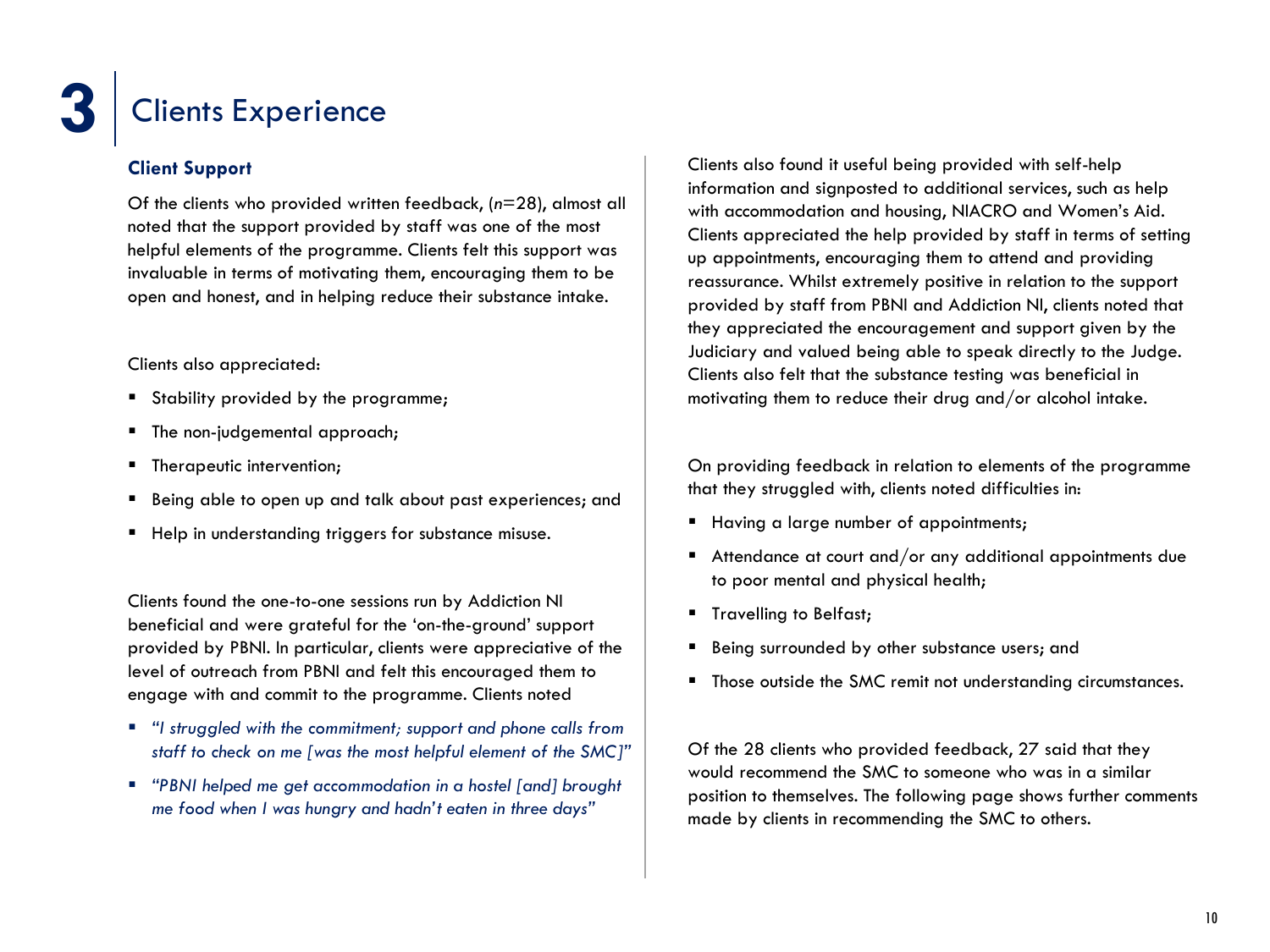![](_page_13_Picture_0.jpeg)

### **3.4 Recommendations**

![](_page_13_Figure_2.jpeg)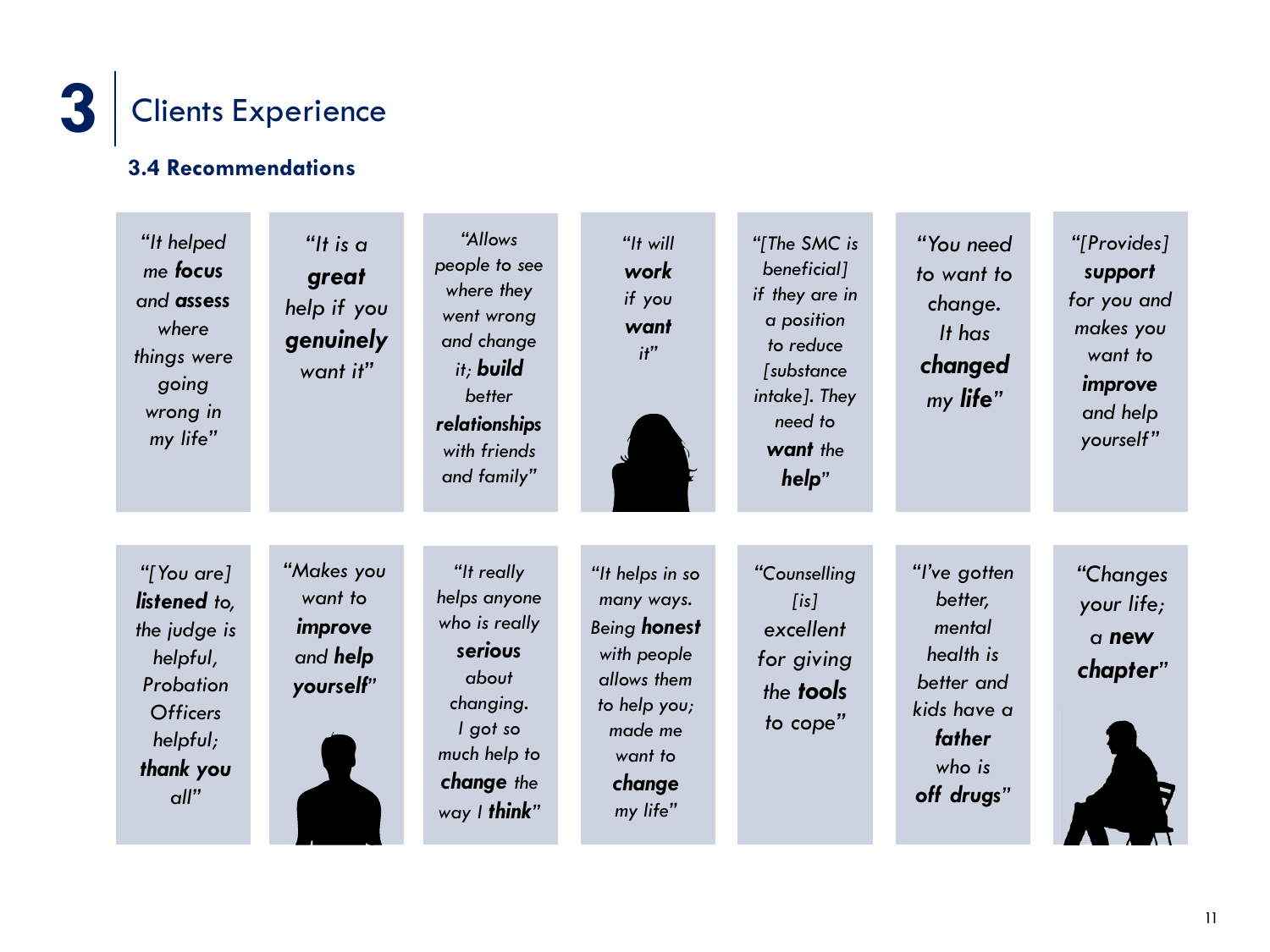### About this chapter

The following chapter provides detailed insight into the SMC, based on the views of a range of the programme's staff and key stakeholders, focusing on the implementation of the programme, how the programme worked in reality, lessons learnt and thoughts on the future of the SMC. Findings were derived from questionnaires, interviews and focus groups conducted with a range of staff members, across NICTS, PBNI and Addiction NI, involved in the operational administration of the SMC.

### **4.1 Problem-Solving Approach to Substance Misuse**

### **The Problem-Solving Justice Approach**

All key stakeholders advocated the use of the problem-solving justice (PSJ) approach, with the general consensus being that this was a welcomed transformation in justice delivery. Respondents agreed that aiming to address the root causes of offending was necessary in moving forward and felt that substance misuse was one of the continuous themes within the criminal justice system that was not being adequately addressed prior to the SMC. Respondents believe the PSJ approach could lend itself particularly well to offences linked to substance misuse and set a precedent in this area.

- *"We are fully supportive of the approach which looks at providing a holistic way of dealing with some of the issues that many people in the criminal justice system may experience"*
- *"There are certain continuous themes that run through [the Courts] that account for, really nearly, the majority of offending…it is clear the current suite of disposals that we have don't really get to the root of the problem in these cases"*

 *"Substance misuse has undoubtedly been the one that has most easily fitted into the [PSJ] model at this stage and I think we will learn quite a lot from the SMC which can ultimately be applied for other models"*

### **Service Provision Prior to the Substance Misuse Court**

Operational staff noted that, prior to the introduction of the SMC, a significant number of habitual offenders were coming into contact with their services due to issues with substance misuse. Support for these individuals typically came from public health services and any offenders with these substance misuse issues were referred on to a lengthy waiting list to receive access to services. PBNI noted that their involvement in this process was typically part of a wider Probation Order, with staff having limited knowledge in dealing with issues relating to substance misuse. Within the traditional approach, processes were strict, contractual and limited by funding. Addiction NI noted that their services often struggled to engage with this cohort due to their complex needs and chaotic lifestyles, so the introduction of the SMC was seen as a way of potentially 'bridging the gap'. It was anticipated that treatment through the SMC would be available from acceptance onto the programme and that working in tandem with social support would lead to more positive outcomes for clients.

 *"When you look at traditional processes, jails are filled with people with mental health problems and drug addiction issues and, if we don't try and downstream that a little and try and provide a different approach, then all we are going to end up with is full prisons and people not being given alternatives…"*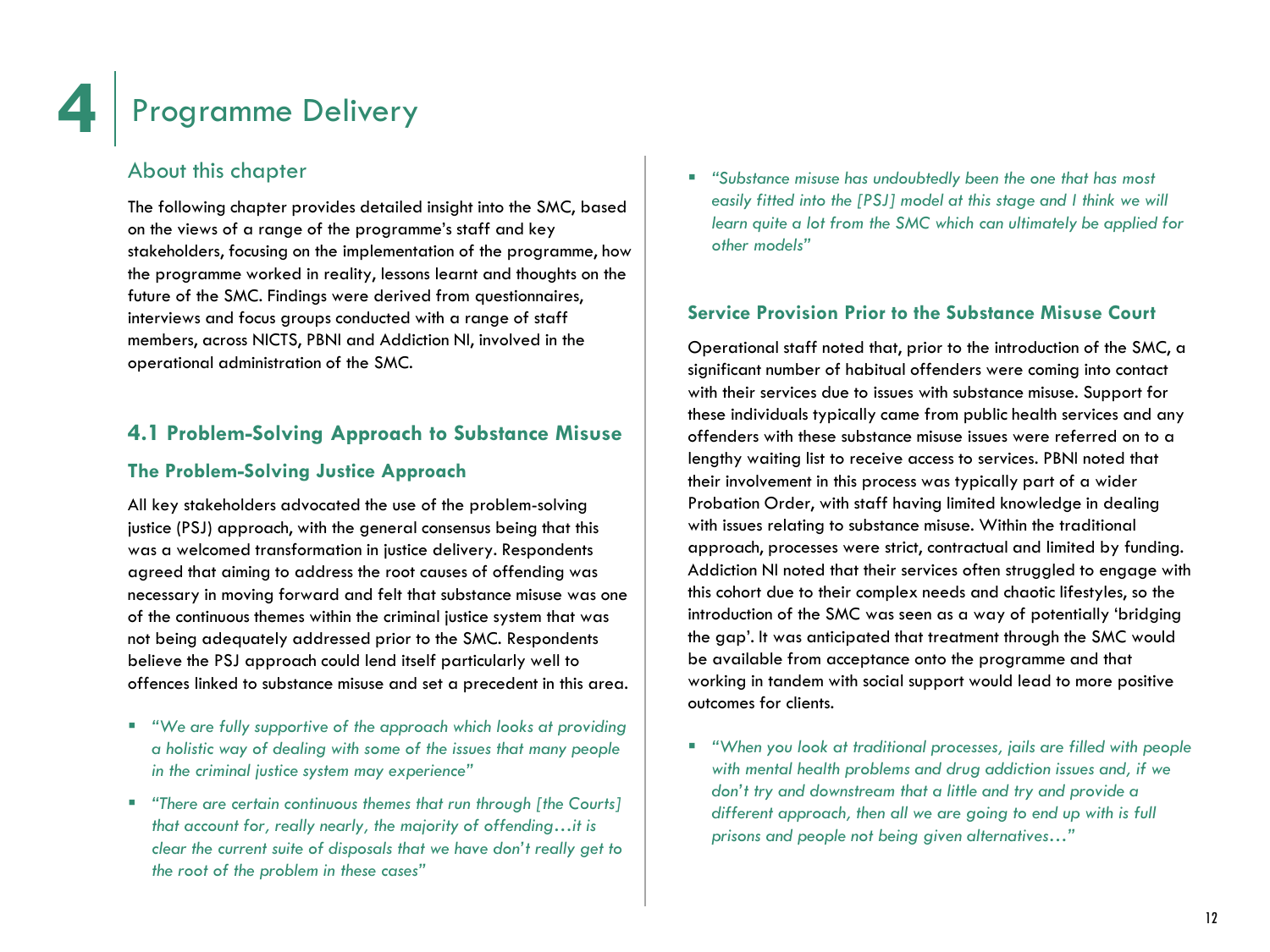### **Changes in Justice Delivery**

Respondents felt the programme provided a better 'wraparound' service, that was much more accessible to clients, with a quicker speed of access to treatment. Respondents noted clients were able to access services, such as psychology, that they would not have come into contact with through traditional processes and felt this approach better addressed the social challenges contributing towards offending (right).

Operational staff felt that the programme enabled more collaborative justice, but highlighted that there was a shorter time frame in which to deliver outcomes when compared to the traditional treatment approach. From a staff perspective, specific changes in relation to justice delivery included:

- Continuity, consistency and a bespoke continuum of care;
- A more selective approach in terms of clients accepted onto the programme;
- Ownership of the whole process rather than a small part of it;
- **The opportunity to work directly with the Judiciary;**
- A more 'flexible' approach affording clients the opportunity to become accountable for their actions;
- Regard for client lifestyle and consideration for medical intervention and/or the need for access to additional services; and
- **I** Intervention in a more timely and efficient manner.

*"It is definitely a way of trying to get to the genuine reasons for offending and dealing with them in a proactive way, which is going to stop reoffending and the social damage which is coming out of it"*

*"Changes in sentencing, changes in the sense that these people, who were prolific offenders… that they were able to access treatment, that they had services and support, but also they stayed out of prison"*

*"We are taking the next step and saying, well why have they got to the point in their lives where they are addicted to whatever substance that happened to be, can that be addressed and it is only by establishing that chaos in their lives that you are then able to deal with the addiction issue"*

*"I think that we've looked at a more compassionate approach… a wraparound service… looking at the social needs of the clients"*

*"They have all these other issues that come alongside [addiction]; homelessness, debt, relationship breakdowns, access to benefits, support. There is a whole social side to the people who present within the court system"*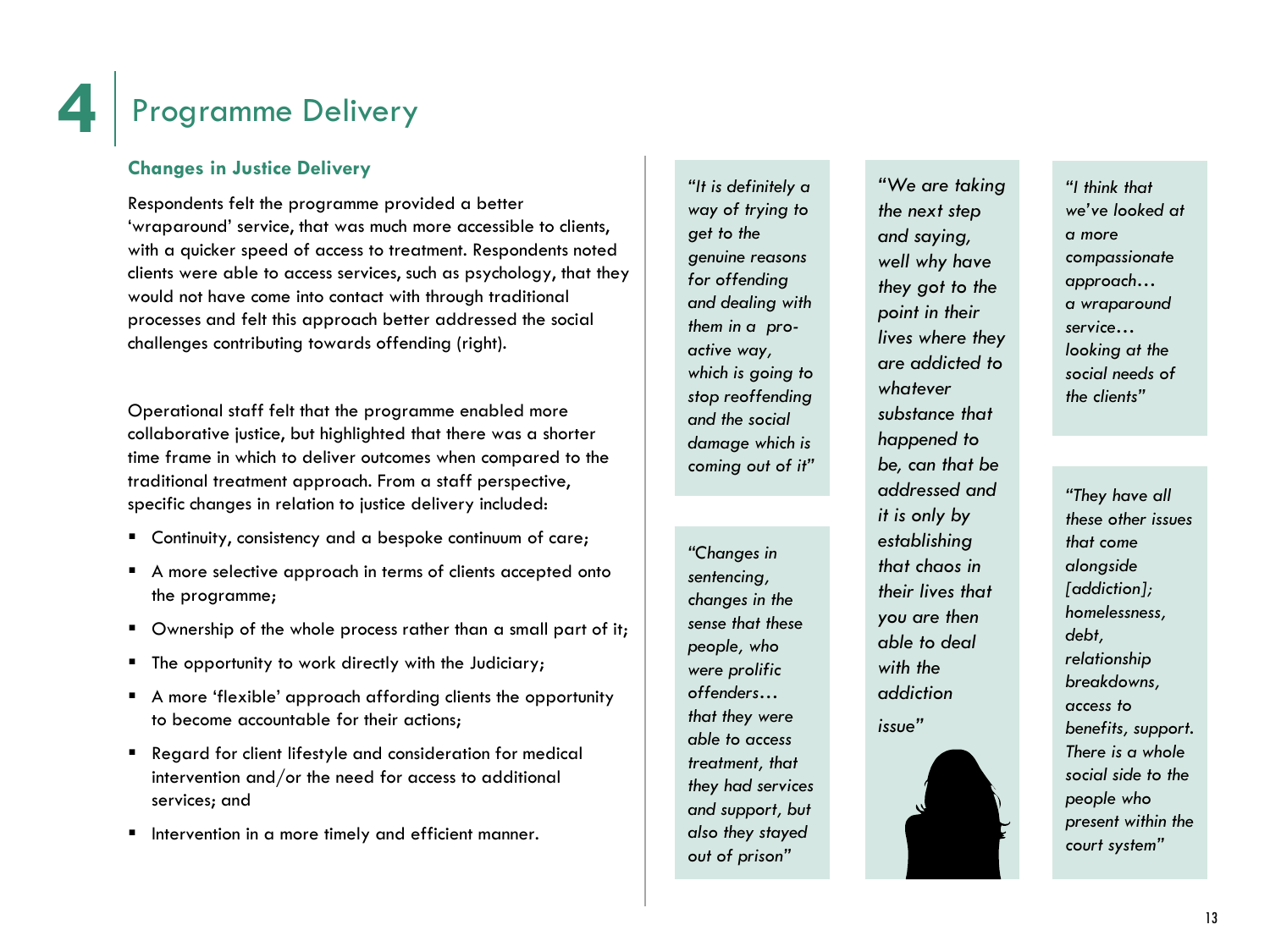### **4.2 Implementation of the Substance Misuse Court**

### **The Referral Process**

As Figure 6 indicates, in relation to the referral process:

■ 6 out of 13 staff members were satisfied or extremely satisfied with the referral process for defendants on the SMC, 4 were neither satisfied nor dissatisfied and 3 were dissatisfied or extremely dissatisfied

In relation to the complexity of defendants referred to the pilot:

■ 5 out of 13 staff members were satisfied or extremely satisfied with the complexity of defendants referred to the SMC for treatment, 5 were neither satisfied nor dissatisfied and 3 were dissatisfied

Comments predominately centred around the acceptance criteria used in determining prospective clients for the programme. Staff noted that the pilot was initially intended to be aimed at low- to mid-complexity cases but felt, as a result of low numbers of less complex cases, the screening process was adjusted to include 'chaotic drug users' with needs that were much more complex than envisaged. This lesson learned from the Phase 1 referral process will help inform operational requirements going into the second phase of the SMC.

Some staff also noted that they had not anticipated the scale of heroin users accepted onto the programme and noted these individuals could be particularly difficult to deal with. However, others argued that the programme was working with the right

![](_page_16_Figure_9.jpeg)

![](_page_16_Figure_10.jpeg)

clientele and that working with lower-level users in this way would have been 'over-treating'. In relation to heroin users, it was also argued that the difference between these individuals and other users largely comes from the stigma that surrounds heroin. Furthermore it was highlighted that, for some referrals, the dominant issues were in relation to their mental health and this was something that would need to be addressed separately prior to these individuals engaging with an addiction programme; however staff accepted that, at times, this could be difficult to identify at the assessment stage.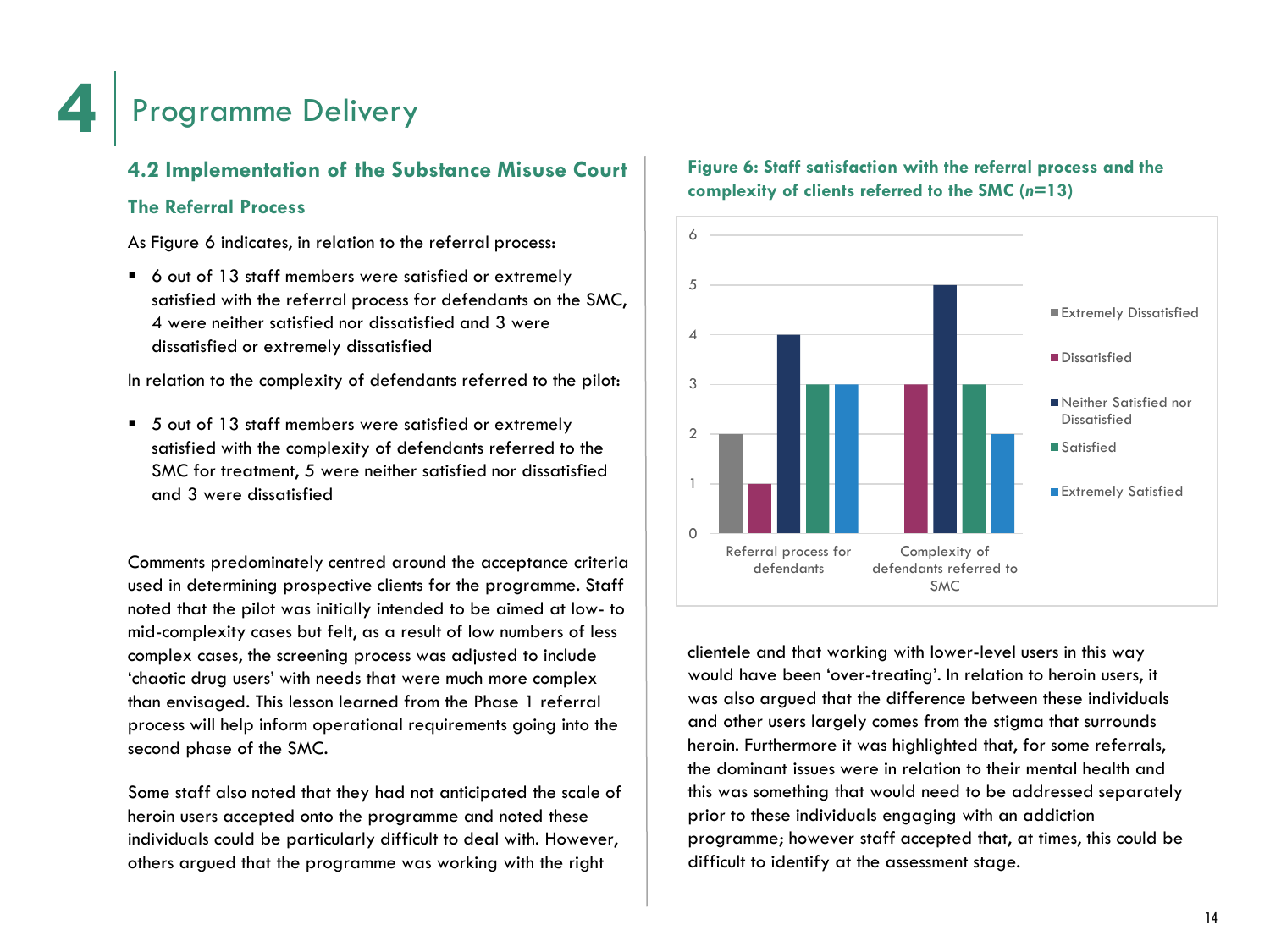In terms of future referrals, it was agreed that the level of complexity of the cases accepted onto the programme needs to match the resources available to the SMC.

- *"At the start, [with regards to] the selection criteria, we were a bit off. We were possibly trying to be a bit rigid in terms of inclusion and exclusion criterion and, I suppose, when we are working with this client population we needed to be a little bit more flexible"*
- *"Although we set the original criteria, we now have a different core coming through and we have had the flexibility within the programme to adapt and change"*
- *"It is clear from the first phase that you have a lot more heroin going on in Belfast and more serious users. I didn't really expect that we would be taking such serious drug users into the court which has been a big challenge for the team"*
- *"There certainly wasn't anybody on the programme where you would have said this person is just not suited or shouldn't have been at least allowed to try, [but] there definitely have been people who have fallen by the wayside and have not been in the right place to succeed at that point in time…"*

![](_page_17_Picture_6.jpeg)

### **Initial Challenges**

There were a number of staff-related challenges:

- **The Department of Justice agencies highlighted that the biggest** initial challenge was in trying to source a partner to deliver addiction services to the SMC. The Belfast Health & Social Care Trust was considered to be a 'natural partner' in developing the SMC initiative. However the Belfast Trust declined the opportunity to become involved in the pilot. This resulted in a decision to move on to a tender process for a service provider from the Voluntary Sector to partner with PBNI and NICTS in providing addiction services. Staff felt that this presented a significant challenge prior to commencement of the pilot but agreed that the partnership between both agencies and Addiction NI ultimately succeeded.
- Staff felt that training, in general, was something that could be improved upon, with some noting they would have liked more specialist training at the outset as learning was largely 'on-thejob'. For example, PBNI staff had limited experience in dealing directly with substance misuse and felt that more specialist training in relation to addiction and/or procedures for dealing with this would have been beneficial for their role, particularly in relation to dealing with heroin users.
- Staff also noted that co-location between the agencies would possibly have helped teams 'gel' from the start of the process and could have been more beneficial in terms of managing cases. However, Addiction NI felt that, whilst this may have been useful, it is important for them to maintain impartiality and be seen by clients as independent from the justice process.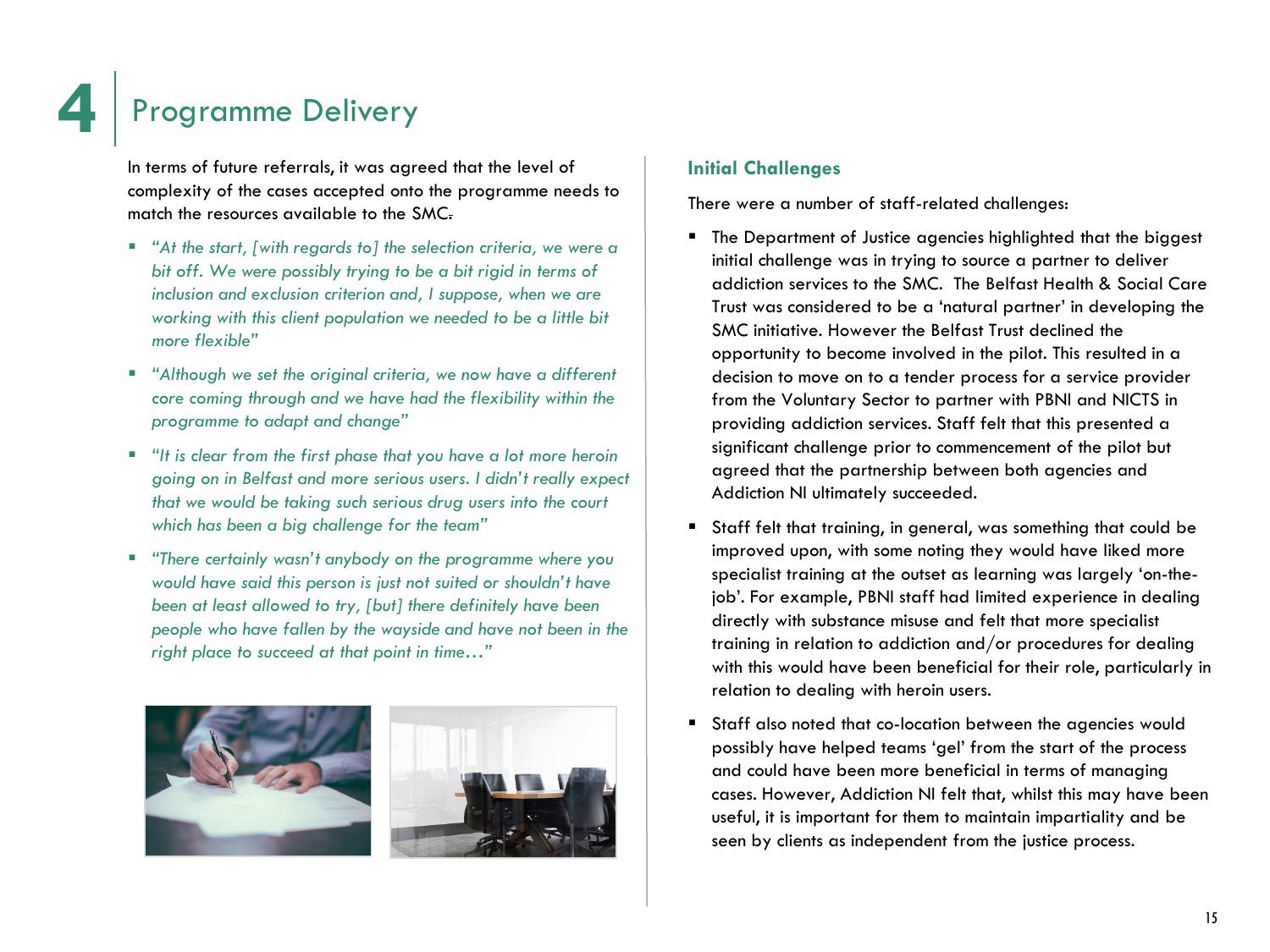There were a number of client-related challenges:

- **The general consensus was that most clients coming onto the** programme had bought into the idea of dealing with their addiction problems, although it was felt there were a small number who had been advised to join the programme before they were completely ready (e.g. by legal representatives). 5 out of 13 staff members agreed or strongly agreed that most defendants were willing to engage with the programme, 5 neither agreed nor disagreed and 3 disagreed.
- Operational staff noted that they initially faced a lot of barriers with clients, not only in addressing their addictions but also with 'deeply entrenched' problems, such as homelessness and having no next of kin or appropriate social support outside the programme. PBNI noted that a lot of outreach work was required to encourage clients to engage with the SMC, but felt that this was helpful for the clients who typically had chaotic lifestyles. Furthermore, the needs of clients were found to quickly change and evolve, with the 'ideals' set out for a client on entry to the SMC constantly moving as time on the programme progressed.
- Addiction NI also highlighted that specific drug types can often require medical intervention prior to the commencement of any other type of treatment and this initial intervention is something that cannot currently be provided through the SMC. Likewise, clients with serious mental health issues presented a similar challenge. Staff noted that clients require deescalation and base-lining before treatment for substance misuse can begin, but found that it was initially difficult to stabilise some complex clients, particularly with limited timescales and staff resources.

 In the initial stages, staff also found it challenging in finding the balance between holding clients to account and providing the appropriate level of encouragement and reassurance required. Staff highlighted that there is a requirement to strategically work out the best way to approach each client and, in that respect, provide a very bespoke package of care.

Whilst these challenges existed in the initial stages of the SMC, staff noted they had largely been addressed and ironed out through continuous feedback over the duration of the pilot and in the last six months in particular, which they felt 'stood them in good stead' progressing towards phase two of the pilot.

![](_page_18_Figure_7.jpeg)

### **Figure 7: Staff views on client engagement with the SMC (***n***=13)**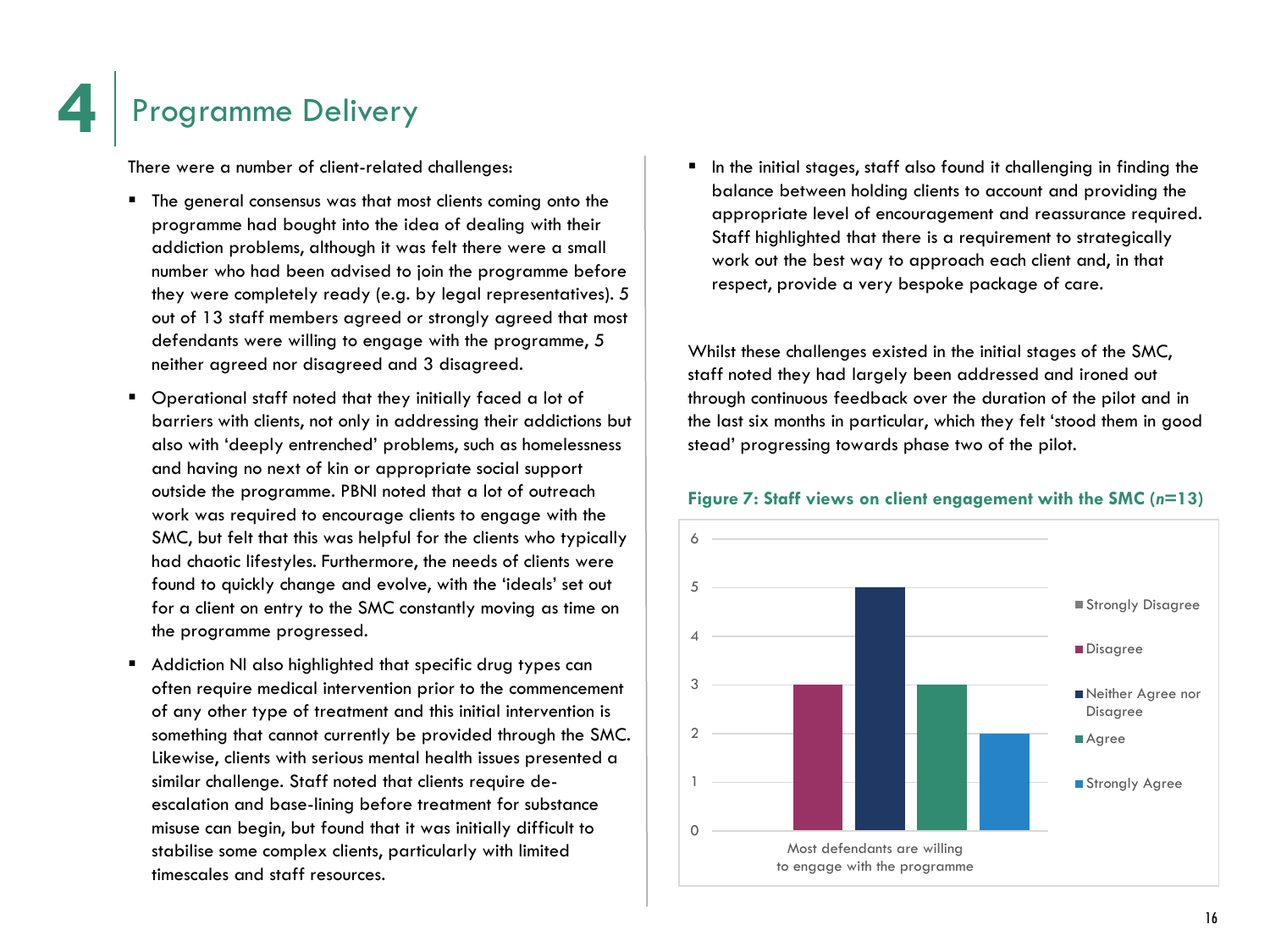### **4.3 Running the Substance Misuse Court**

### **Working in Practice**

Once teams unified to form one SMC team, staff felt processes worked very well. It was felt that the overall format of the programme helped in building better relationships with clients. As Figure 8 shows, the majority of staff were satisfied or extremely satisfied with most elements of the programme – 10 out of 13 with the content of the programme, 8 out of 13 with the running of the programme, and 7 out of 12 with the timeliness of the programme. A smaller number of staff (5 out of 13) were extremely satisfied or satisfied with the programme structure.

### **Figure 8: Staff satisfaction with the content, running, structure and timeliness of the SMC**

![](_page_19_Figure_5.jpeg)

It was felt that motivation was higher within the SMC compared with traditional approaches and staff believed that being allowed to have more of a presence (e.g. within Court) resulted in less animosity from clients who appreciated the supportive and empathetic environment offered through the SMC. Staff felt that this, alongside linking in with other agencies to help in improving clients' personal circumstances was a more useful approach in attempting to address substance misuse. As Figure 9 shows:

<sup>1</sup> 13 out of 13 staff members strongly agreed or agreed that the programme was beneficial for those clients who were willing to engage with it

Staff noted that caseloads could vary and reiterated that cases also varied in terms of complexity, however it was felt that this was manageable as clients were staggered in terms of when they started and finished on the programme.

![](_page_19_Figure_9.jpeg)

### **Figure 9: Staff views on the programme being beneficial for clients who are willing to engage with it (***n***=13)**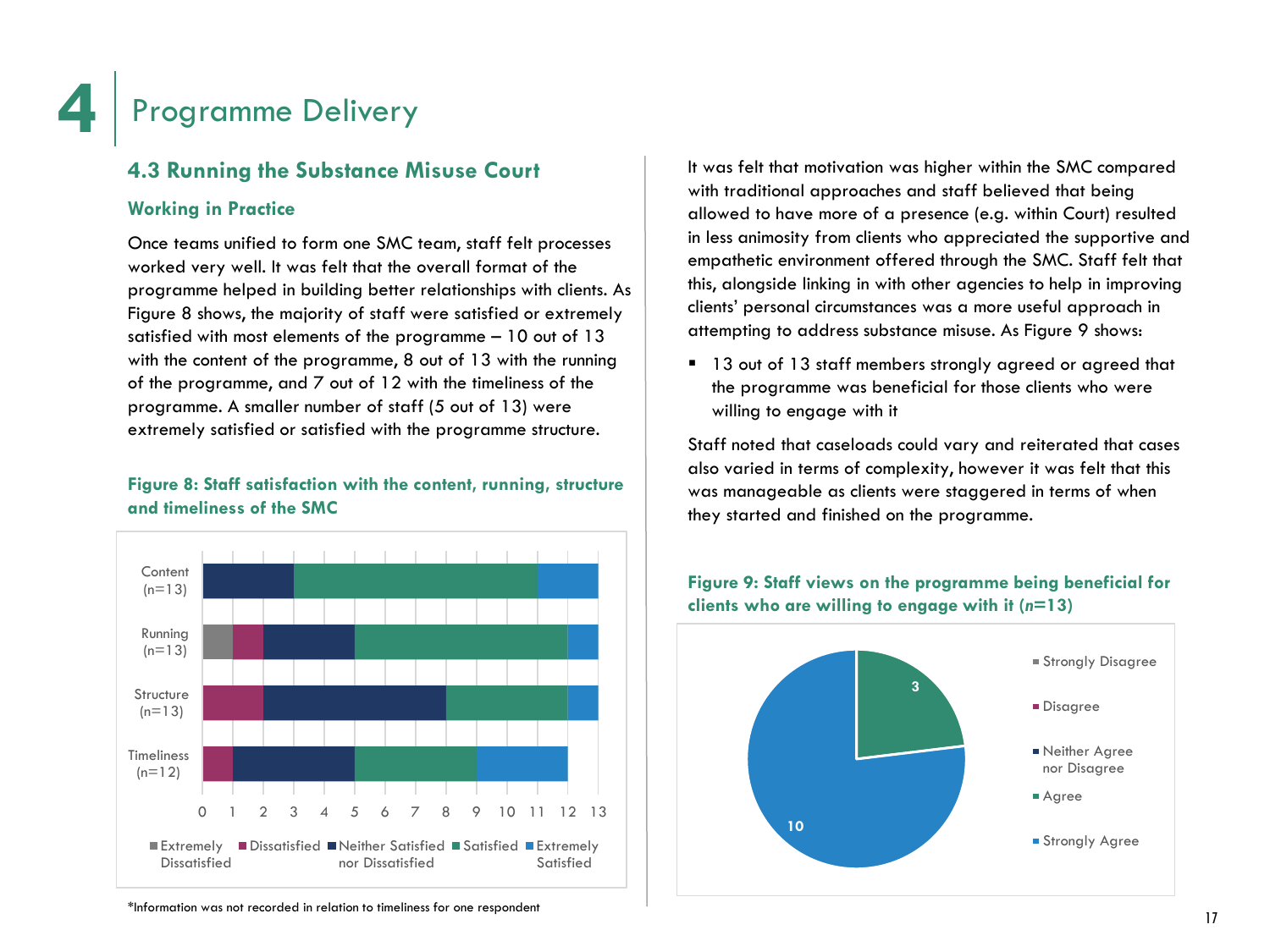### **Supervision and Treatment**

Overall, the supervision and treatment provided through the programme was seen as extremely positive and of great benefit to clients. The main challenge reported around supervision and treatment was in trying to change client behaviour within the given time frame. Staff noted they were typically working with clients with low locus of control, who were not used to having any level of responsibility, and felt that trying to change embedded behaviours over the time spent on the SMC was 'a massive job'.

PBNI felt that the programme was limited in terms of mental health provision and reiterated the difficulties as a consequence of being unable to collaborate with Department of Health to provide this service. It was also noted that the need for psychology services was higher than anticipated, resulting in time pressures when factored in alongside other responsibilities.

Going forward, it was felt that developing adaptable and fluid care plans for clients, that could also be used by the Judiciary as an alternative to court reports, would be more beneficial and could help in reducing the administrative burden on staff. Some staff felt that greater fluidity in care planning and more effective case management, as a whole, was needed and would aid contingency if faced with any future changes in staffing.

The distinction in working arrangements between PBNI and Addiction NI was raised, with PBNI staff working full-time in contrast to Addiction NI's part-time working. Addiction NI staff noted clients could be frustrated at times when they were unable to reach Addiction NI staff and believed that, had non-attendance rates not been so high, the treatment provided to clients (i.e. in terms of the number of sessions offered) would not have been sustainable. The second phase of the pilot will allow PBNI, who manages the project with Addiction NI, to address these issues as necessary.

Moving forward, staff noted two key areas requiring clarity:

- **Non-attendance**: Staff noted that rules around non-attendance were not always clear and felt this was due to the complexity of clients and desire to retain people on the pilot. Whilst it was noted that giving clients a chance to learn from their mistakes was useful, it was felt that there ought to be consequences if a number of sessions are missed as this impacts largely upon already stretched resources. Staff felt clients would benefit from having boundaries and repercussions and believed there was a need to reinforce choice and responsibility.
- **Measuring success**: Due to the variation in complexity, in some instances the success of the programme was keeping clients alive. With more complex clients there were often issues around substitute prescribing, and it was felt that there was little that could be done therapeutically for these individuals at that point in time. In such cases, measurement of success was not straightforward and consideration should be given to this going into phase 2 of the pilot.
- *"Probation staff and Addiction NI staff, the counselling and the psychology services, really worked extremely well together and are knowledgeable"*
- *"The team and the counselling work which they have done has been absolutely superb"*
- *"What the evidence so far has told us is that the clients, their needs are being met. However, I think we have underestimated the complexity of the clients that we are working with…I think we have been overwhelmed by simply the cohort of people…but I think what we have done, is that we have adapted services to deliver…"*
- *"Getting 50 people through the programme was a target…think about the very different needs they had compared to what we had originally thought. How do we measure the success of actually having a flexible model that actually was able to adapt to change…"*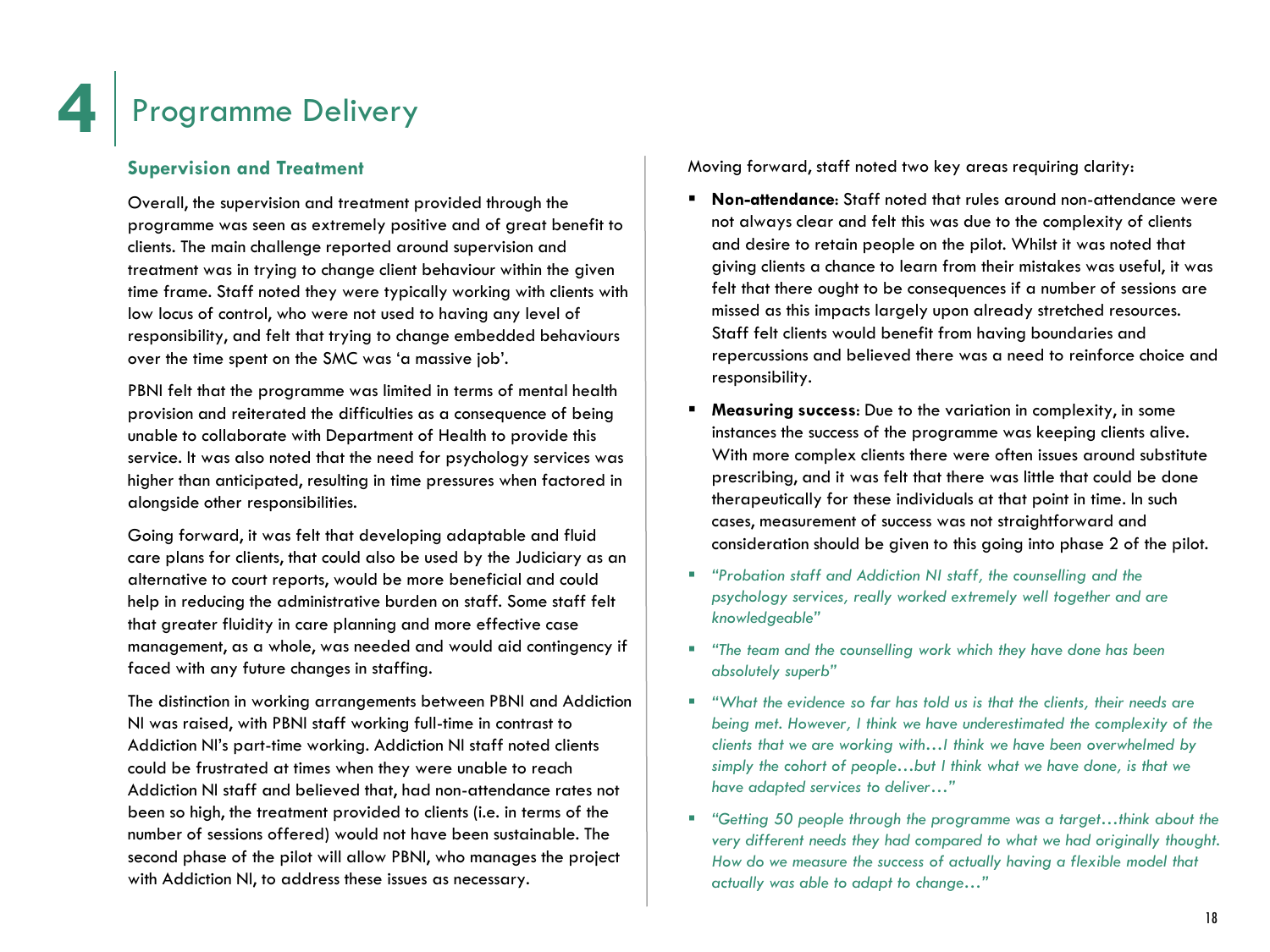### **Substance Testing**

Some staff felt that substance testing was beneficial and necessary in implementing the programme, and believed that it was important to maintain a focus on substance intake, as well as social problems, in line with the purpose of the programme. However, others highlighted that the progress of clients should not exclusively rely on the results of weekly substance tests as, for many clients, abstinence is a long-term goal that is not necessarily immediately achievable. In that respect, it was highlighted that it is important to manage expectations with regards to the outcome of these tests. Furthermore, staff noted that the substance tests used within the current SMC process provide clear cut (yes/no) indications as to the substances used, however it was argued that a reduction in substance misuse can also be successful and this is something that the current substance testing process cannot identify.

It was agreed that, whilst substance tests can be an incentive for some clients to try and abstain or limit their substance use, weekly substance testing for all clients is not beneficial or costeffective as clients will often admit to using prior to testing, or refrain from using substances for a limited time prior to the routine weekly testing.

It was also noted that, when considering the results of substance tests, it is important to continue allowing for a certain level of relapse whilst clients are on the programme as this can help in identifying triggers and patterns in behaviour which staff and clients can then work on addressing. Addiction NI noted that being able to recognise and address this is a key element of the journey to recovery.

In relation to substance testing, interview respondents were conflicting:

- *"Are we focusing enough on getting you off the drugs as opposed to helping to fix your social problems?…I think it was a plus to bring [weekly substance testing] in."*
- *"I get why they are there…but progress to us is measured in a very different way…there was an awareness that very quickly developed to say that people coming through aren't going to achieve abstinence but we have to look at harm reduction"*
- *"I understand the weekly testing…but I think where someone is admitting to still using drugs and maybe putting their hands up and saying I am here in the longer term to get off drugs, but in the shorter term that is not possible, I think making them go through a test every week is impractical because they are admitting they are still using"*

In summary, looking at substance testing going forward:

- Staff were in agreement that substance tests could be of more benefit if they could determine the level of substances used.
- It was suggested that randomised testing would be more beneficial in giving a realistic picture of substance misuse than weekly testing.
- **The SMC should continue allowing for an element of relapse** during treatment to help identify and address triggers to substance misuse.
- Whilst there still needs to be a focus on substance testing, it is important to acknowledge progress in other areas alongside this in determining a client's success.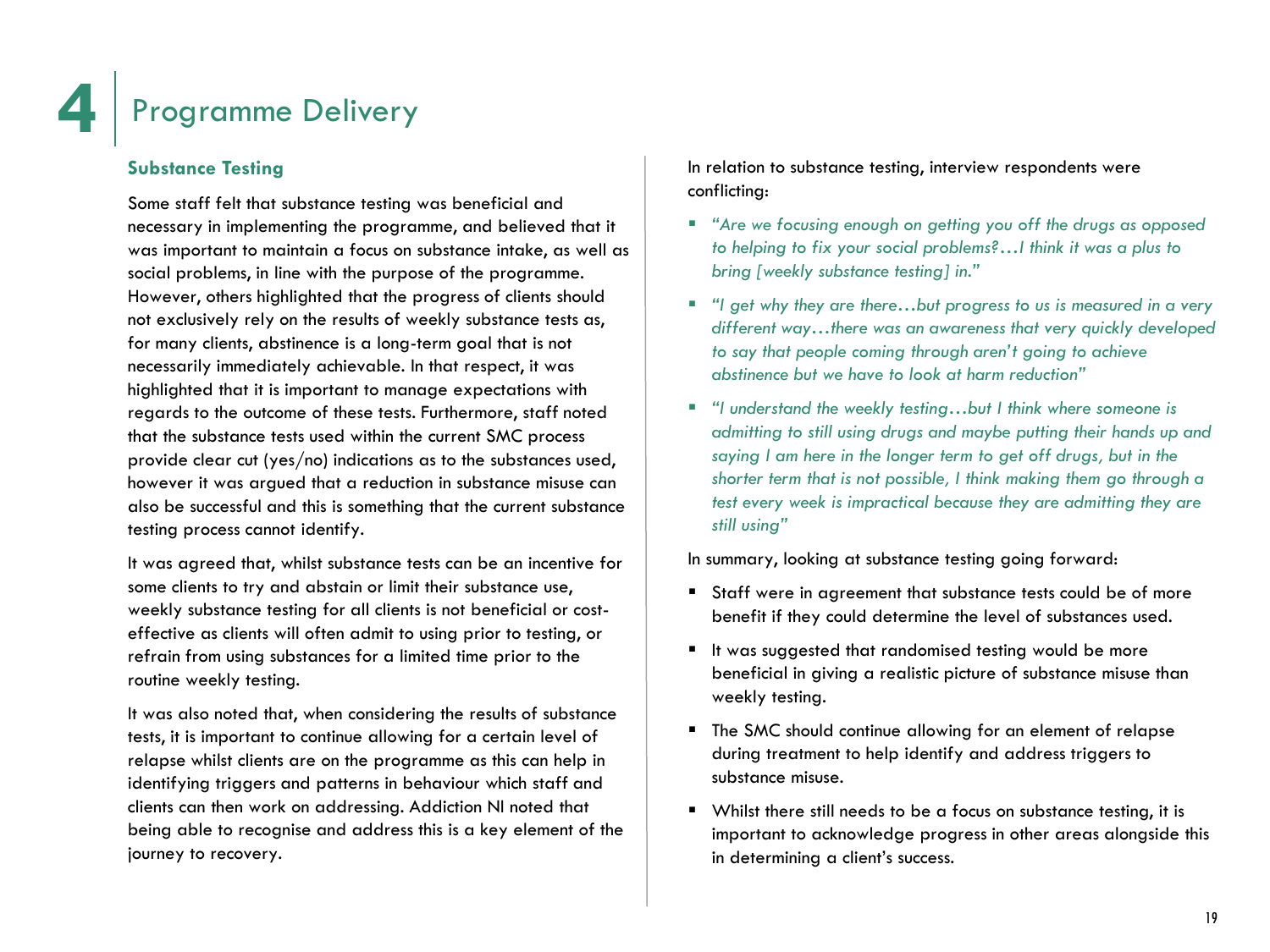### **The Court Process**

Feedback around the court process for the SMC was extremely positive. It was evident that the biggest difference between the traditional court process and the court process through the SMC was that it gave clients a voice and an opportunity to 'share their story'. This approach emphasised the level of vulnerability amongst clients, but it was felt that 'shining the spotlight' on these individuals also facilitated accountable justice and forced clients to take responsibility for their actions. Staff agreed that, as a result of this process, there was less animosity towards the justice system and clients felt empowered, with greater motivation to change their behaviour. It was noted that the SMC court process felt like a much more collaborative approach, where everyone was working together towards the same goal.

Despite many court visits over the duration of time spent on the SMC, it was felt that the atmosphere surrounding these visits was not as intimidating. It was suggested that the rigidity of the court process was useful in providing structure for clients, however, some noted that court could feel repetitive at times, particularly with clients attending on a weekly basis, as often not a lot changes within the space of one week.

*"The Court has helped maintain a focus for them… having to come back every week or every couple of weeks to have a drugs test again keeps an element of focus… the cohort of people you are dealing with, that has been a useful exercise because they haven't always had to be accountable in that way themselves"*

Staff felt that pre-court conferences were useful as they resulted in good dialogue between all parties going into court. However Addiction NI felt it was important that there is visible segregation of roles to maintain their impartiality and independence from the justice system. They noted that questions were sometimes asked by clients when Addiction NI are seen coming out of pre-court hearings with the Judiciary and PBNI and felt that this could, at times, call into question their integrity. Staff noted that, going forward, it would be useful to consider whether the timing of case conferences could be reviewed or if there was any other possible solutions to overcoming this issue. However, it was also acknowledged that clients are made aware of the requirement to share certain information across agencies on entry to the programme.

*"I have been impressed by the defendants in the level of respect and engagement that they have given at the review hearings…they are turning up on time, they* 

*are genuinely wanting to please, not always succeeding, but you can see they are engaging…they want to improve, they want to meet the expectations of the court and if they don't… they are apologetic and are quite prepared to hold themselves accountable for what has happened"*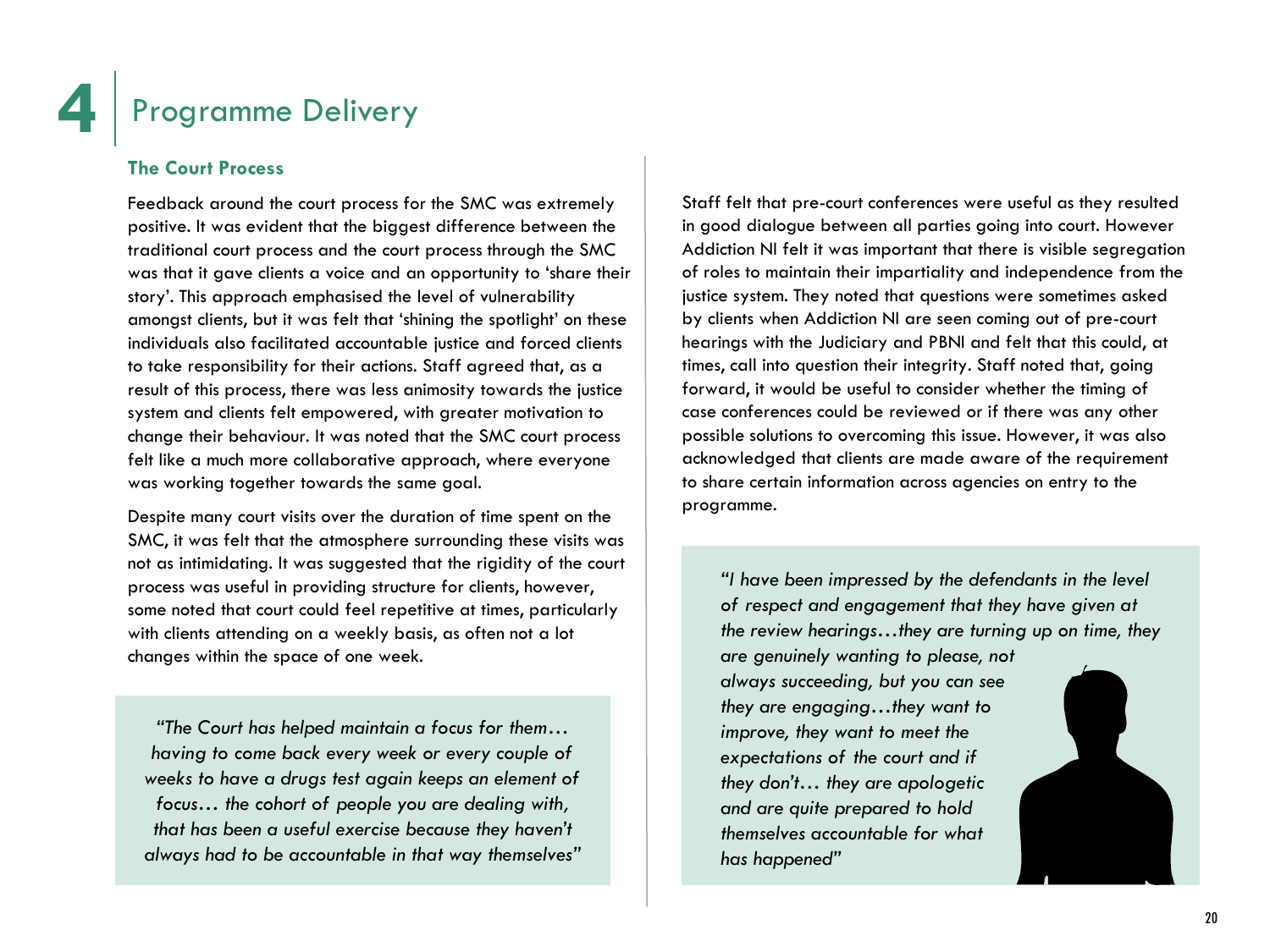### **Staff Satisfaction**

As Figure 10 shows, 9 out of 13 staff members strongly agreed or agreed that their job role was as expected, and 2 neither agreed nor disagreed. Furthermore, 13 out of 13 staff members enjoyed being a part of the programme. As Figure 11 indicates, 8 out of 13 were extremely satisfied or satisfied with their workload, 2 were neither satisfied nor dissatisfied and 3 dissatisfied or extremely dissatisfied. 9 out of 13 staff members were satisfied with the support available to them, 2 neither satisfied nor dissatisfied, and 2 were dissatisfied.

In terms of staff and support, it was felt that the following worked well:

- multi-disciplinary teams;
- **dedicated staff;**
- qood communication;
- **•** outreach work;
- the court process;
- all parties working towards the same goal; and
- **If** links established with other services;

On the other hand, staff also felt:

- a clearer management structure is needed;
- **firmer boundaries are essential:**
- at peak numbers, the programme felt under-resourced;
- **IDED** longer-term funding is necessary to be able to plan better;
- Addiction NI roles should not be restricted to part-time;
- a longer assessment period was necessary on entry to the SMC;
- **•** reportable incidents (e.g. arrests and/or hospital admissions) should be fed back to PBNI; and
- **the time allocated to treatment was too short for complex users**

As noted previously, Phase 2 of the pilot will provide the opportunity for many of these issues to be addressed as necessary.

![](_page_23_Figure_22.jpeg)

#### **Figure 10: Staff satisfaction with role & participation (***n***=13)**

![](_page_23_Figure_24.jpeg)

![](_page_23_Figure_25.jpeg)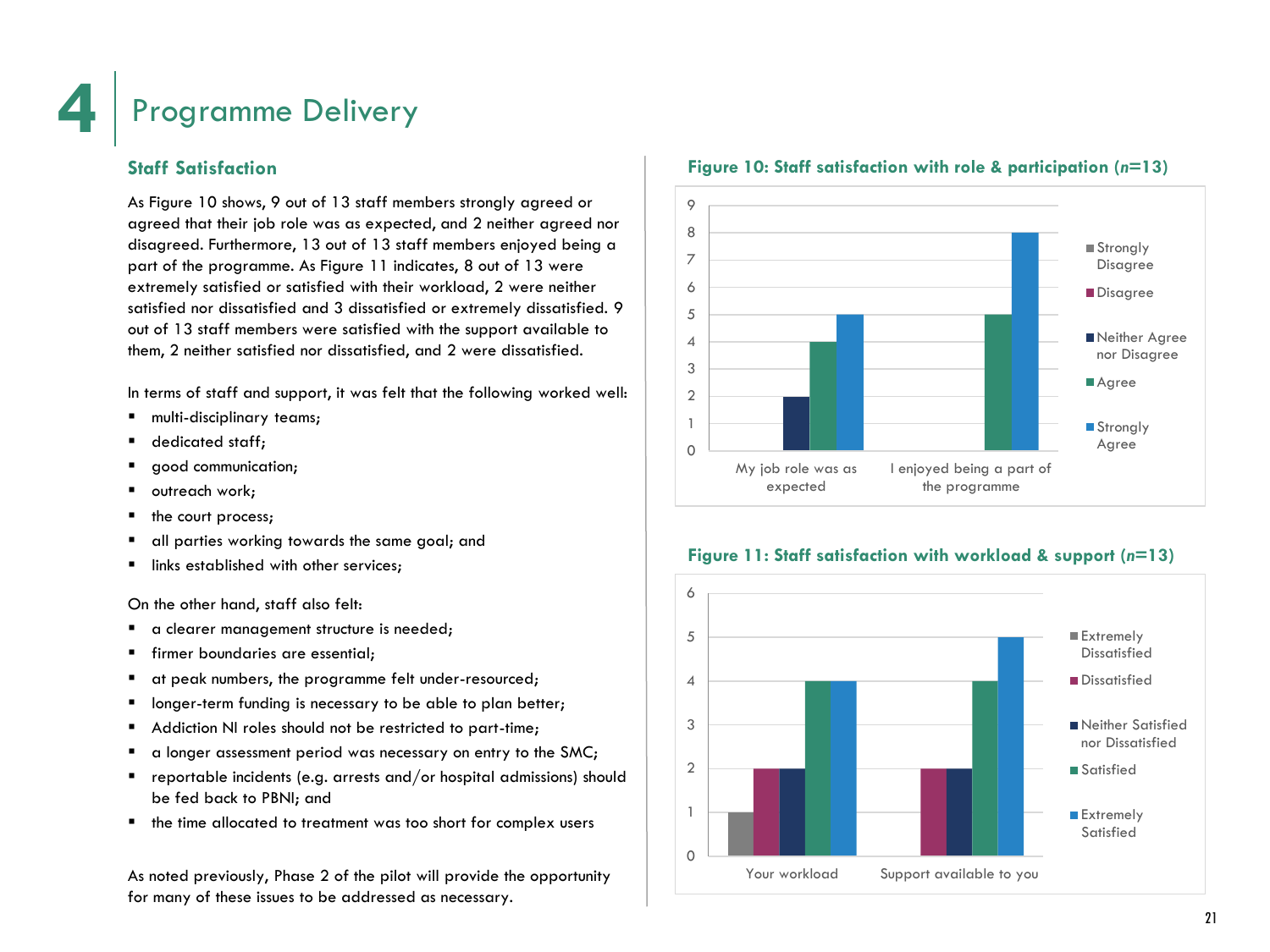### **Changing Client Behaviour**

All staff agreed that there were visible changes in clients throughout their time on the programme. Staff noted that, in some instances, the programme has been a life changing process. Despite not all clients achieving abstinence, staff noted that there were still positive changes in behaviour, such as lower-risk substance use and/or a significant reduction in the number of substances taken. Alongside this, in line with quantitative findings, staff noted a number of additional benefits of the programme including a reduction in offending behaviour, the development of meaningful relationships, improvements in mental health, access to additional services and a move towards employment.

- 8 out of 13 staff strongly agreed or agreed that whilst clients of the programme, this helps reduce substance misuse, 4 neither agreed nor disagreed and 1 disagreed.
- <sup>1</sup> 12 out of 13 staff strongly agreed or agreed that whilst clients of the programme, this helps reduce offending behaviour, 1 neither agreed nor disagreed with this.

Addiction NI emphasised that it is difficult to evidence all the benefits of the SMC, especially in the long-term, as there are many subtle benefits that are not necessarily quantifiable.

- 9 out of 13 staff strongly agreed or agreed that those who successfully completed the SMC would be less likely to engage in future substance misuse, and 3 neither agreed nor disagreed.
- <sup>1</sup> 11 out of 13 staff strongly agreed or agreed that those who successfully completed the SMC would be less likely to engage in future offending, and 1 neither agreed nor disagreed with this.

Staff were optimistic about the long-term consequences of the SMC, but felt the long-term measure of reoffending following completion of the pilot, would be most useful in determining the full extent of behaviour change in clients<sup>9</sup>. The following page shows staff comments in relation to the changes in clients behaviour over their time on the SMC.

### **Figure 12: Staff views on client's substance misuse and offending behaviour during and following the SMC (***n***=13)**

![](_page_24_Figure_11.jpeg)

 $^{\circ}$ In line with guidelines for measuring proven reoffending, it is anticipated that the reoffending rate for the SMC will be available 18 months following the end of the pilot, to allow for a one-  $22$ year reoffending period and an additional 6 months thereafter for the offence to be proven (i.e. by receipt of a further conviction).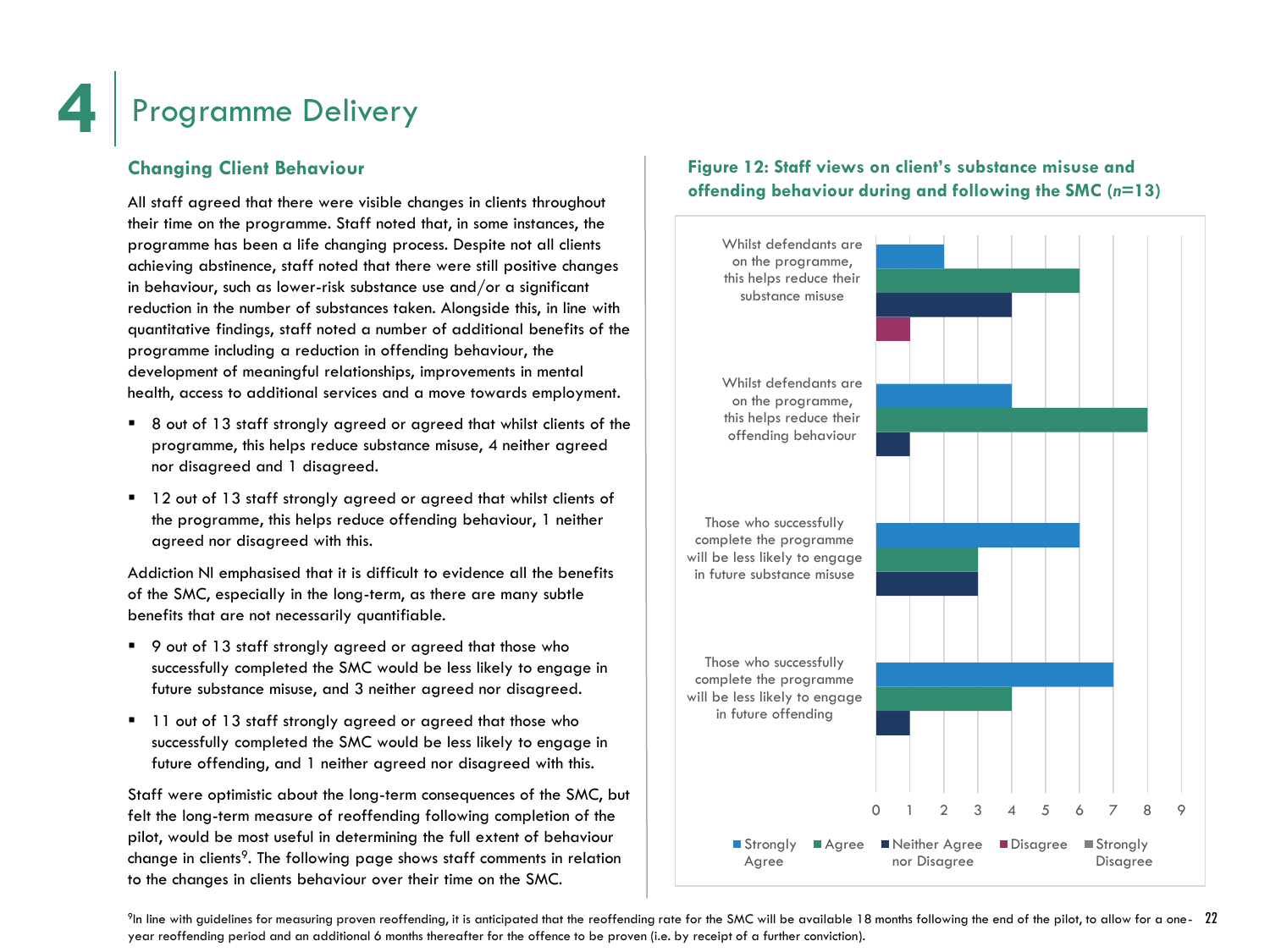*"You could see it physically on them, you could see their confidence rise, their self-esteem rise, a number of them were helped to get training so that they could get jobs… start to put their lives together again, reconnecting with family, getting in contact with their children…"*

*"Even the people who were removed but had made progress, they were completely different. They weren't clean…but they had learnt an awful lot… A lot of them, I think, had the tools that they would ultimately come to finally address their problems"*

*"This model is a slow burn. The real test is where these people are in a year's time, in 3 years time and in 5 years time… That will be the real test, if they have been able to carry through on the work that they have done"*

*"The offenders in this programme have done really well. I think there has been huge successes beyond their imaginable beliefs that they would ever even complete a programme like this…"*

*"There is the beginning of change in an individual's life, a reduction in their drug misuse, that they haven't reoffended and that all of the other outcomes… employment, housing, linkage into services, family support… that is what we really have got to shine the light on… that improves people's lives and keeps society safe as well"*

![](_page_25_Picture_6.jpeg)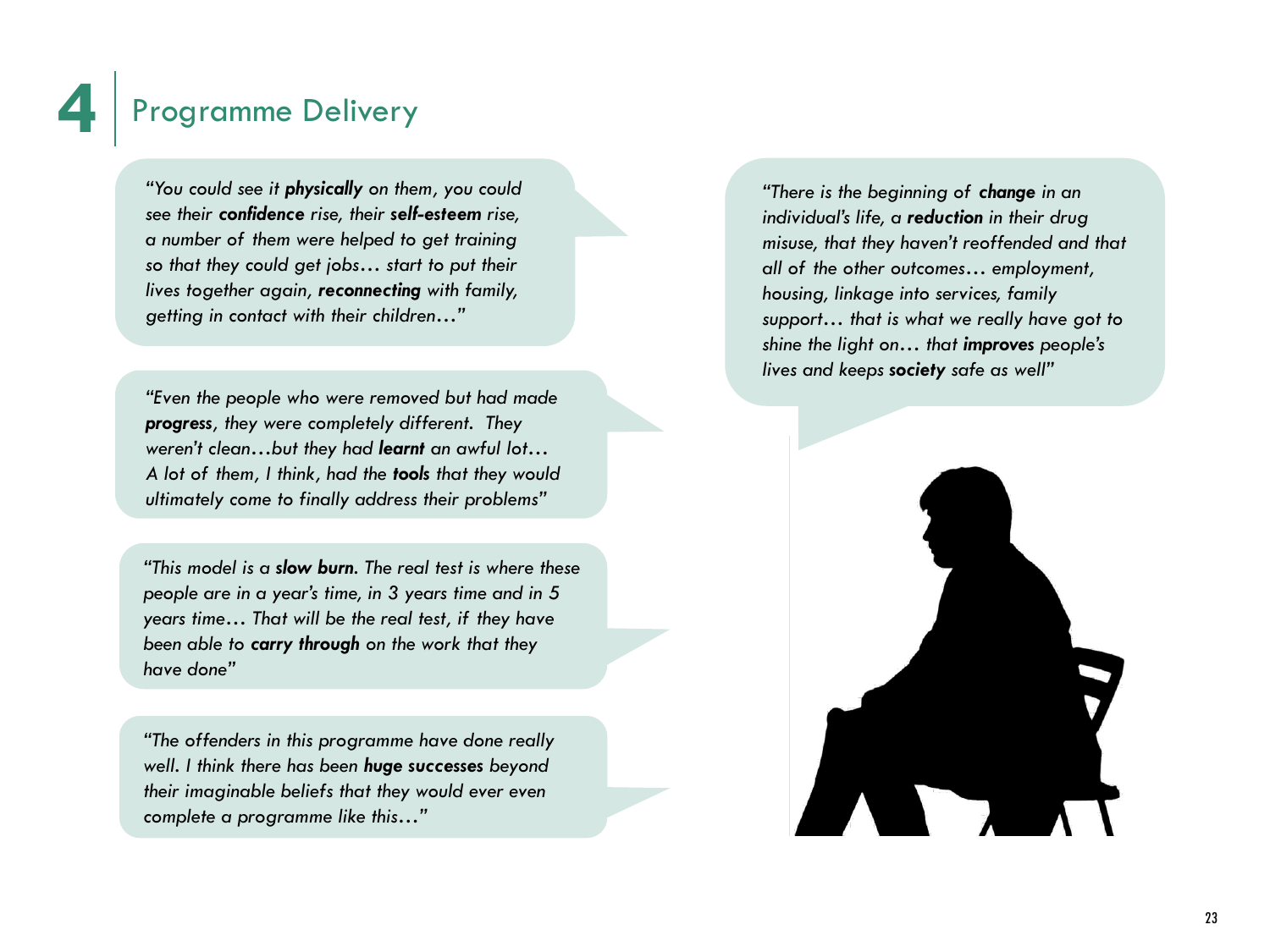![](_page_26_Picture_0.jpeg)

### **4.4 Future of the Substance Misuse Court**

### **Lessons Learnt**

There were a number of positive lessons learnt from phase 1 of the SMC:

- From the earliest stages, the team adopted a collaborative approach to utilise a broad range of skills and experience. The original Steering Group was comprised of representatives from several departments and agencies including NICTS, DoJ, DoH, PPS, PSNI, Victims Groups, PBNI and others. The broad spectrum of views and interests was regarded as a significant asset in developing the SMC model and operating procedures.
- The SMC utilises a flexible approaches and encompasses a lot of outreach to engage with clients and encourage them to engage with the programme. Staff felt that, whilst time consuming, this has resulted in better relationships with clients compared with traditional processes. They also noted that it is important to continue to maintain a level of flexibility in administering the programme to prevent clients from 'falling through the gaps'.
- It was acknowledged by all parties that the less formal nature of the SMC was one of the key elements of its success. It was felt that, in particular, the relationship between the Judge and the defendants enabled clients to engage with the court in a less adversarial environment.
- **•** Despite the complexity of clients differing significantly from what was initially expected, ultimately, admission to the programme is a matter for the Judge and may not fully correspond with any pre-defined target defendant criteria. SMC staff have been open and adaptable to this, providing evolving care plans in line with a changeable cohort. Staff will take this flexibility forward into the next phase of the SMC pilot.
- In terms of the bigger picture, the focus must be upon a long-term reduction in substance misuse and reoffending. As well as gradually reducing substance misuse and offending behaviour, the focus upon long-term success has facilitated better links between clients and other agencies outside the SMC. Staff noted that modelling positive engagement with other services, to clients with previously negative experiences, appears to have been beneficial in increasing the willingness of clients to engage with these services moving forward.
- The programme works most effectively when there is good communication amongst all parties, a clear understanding of the roles of individuals both within and across teams, effective care planning, and provision of collaborative care.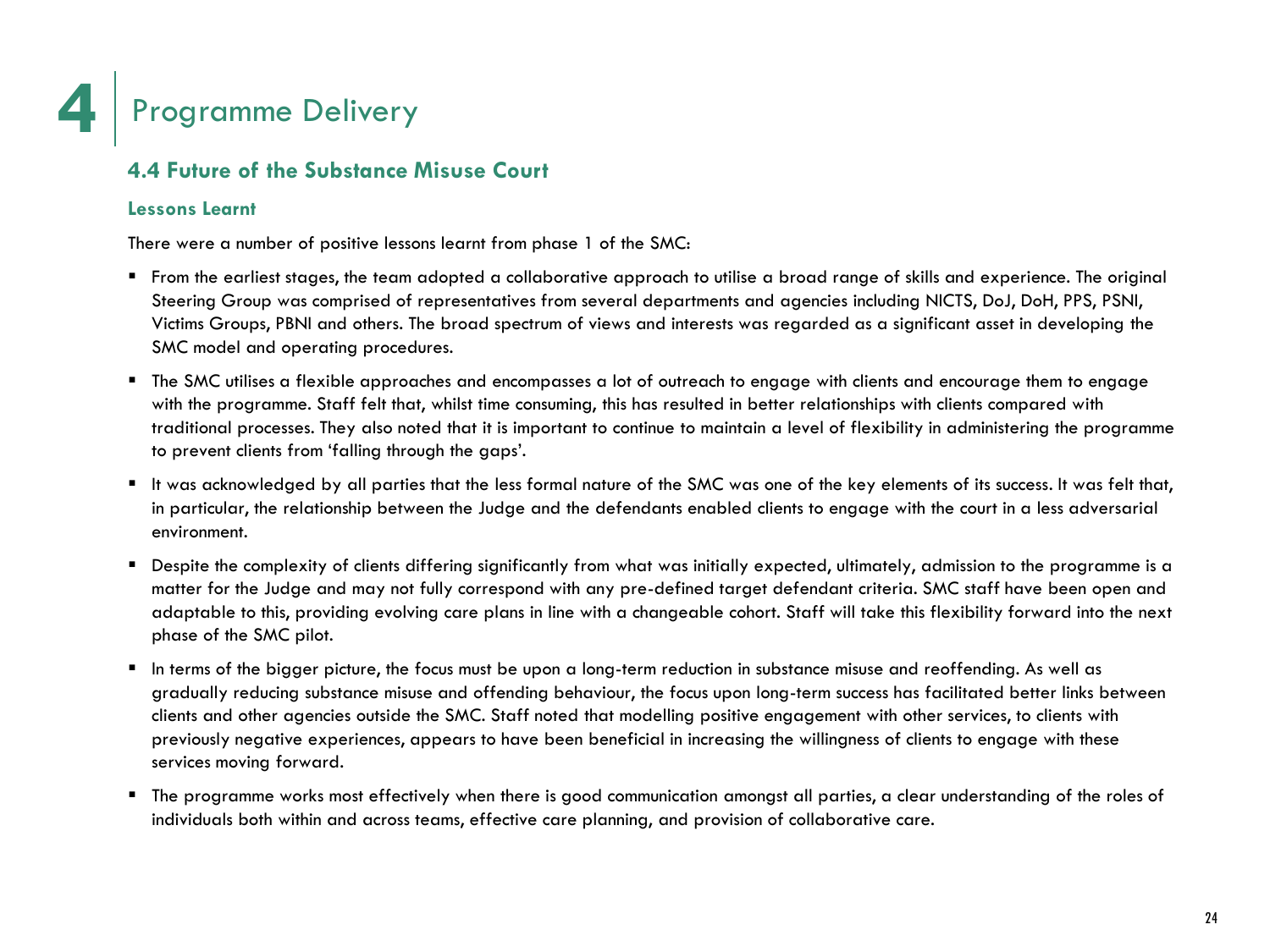There were also lessons to be learnt from and built upon beyond the first phase of the pilot:

- Staff felt expectations of clients becoming 'clean' could, in some instances, put clients at serious risk. Furthermore, telling clients "don't take drugs" may, in some cases, be a too idealistic view which does not acknowledge (i) the difficulty of addressing serious addictions, and (ii) the success of a reduction in substance misuse, offending behaviour and an improvement in social circumstances.
- Following on from the previous point, staff noted that there was some confusion as to the focus and purpose of the programme; is it to achieve abstinence or reduce the harm to individuals and/or society? Staff highlighted that these are two different things and need to be measured accordingly. It was felt that this definition is important in order to set appropriate goals for clients on entry to the programme, as staff acknowledged that there were difficulties in defining what 'successful intervention' looked like due to the vast differences amongst clients.
- Time and resources were not utilised as effectively as they could have been due to issues around client motivation and non-attendance. To address this going forward, the initial assessment period has been extended to 4 weeks to ensure that only the most motivated clients are accepted onto the programme. Depending on engagement with treatment in phase 2, it may also be necessary to introduce further guidelines to address the issue of non-attendance.
- An appropriate funding stream is needed to ensure that the SMC administrators and delivery partners can plan on a long-term basis.
- A number of clients who presented to the SMC were found to suffer from serious mental health problems, which would have required treatment prior to addressing issues around substance misuse. A key lesson learnt was that a separate programme is needed here, to run parallel with the SMC, that would accommodate defendants suffering from serious mental health issues. This idea is in line with the American Justice Model and, alongside other PSJ initiatives, highlights the potential for a range of treatment courts in Northern Ireland.

![](_page_27_Picture_7.jpeg)

![](_page_27_Picture_8.jpeg)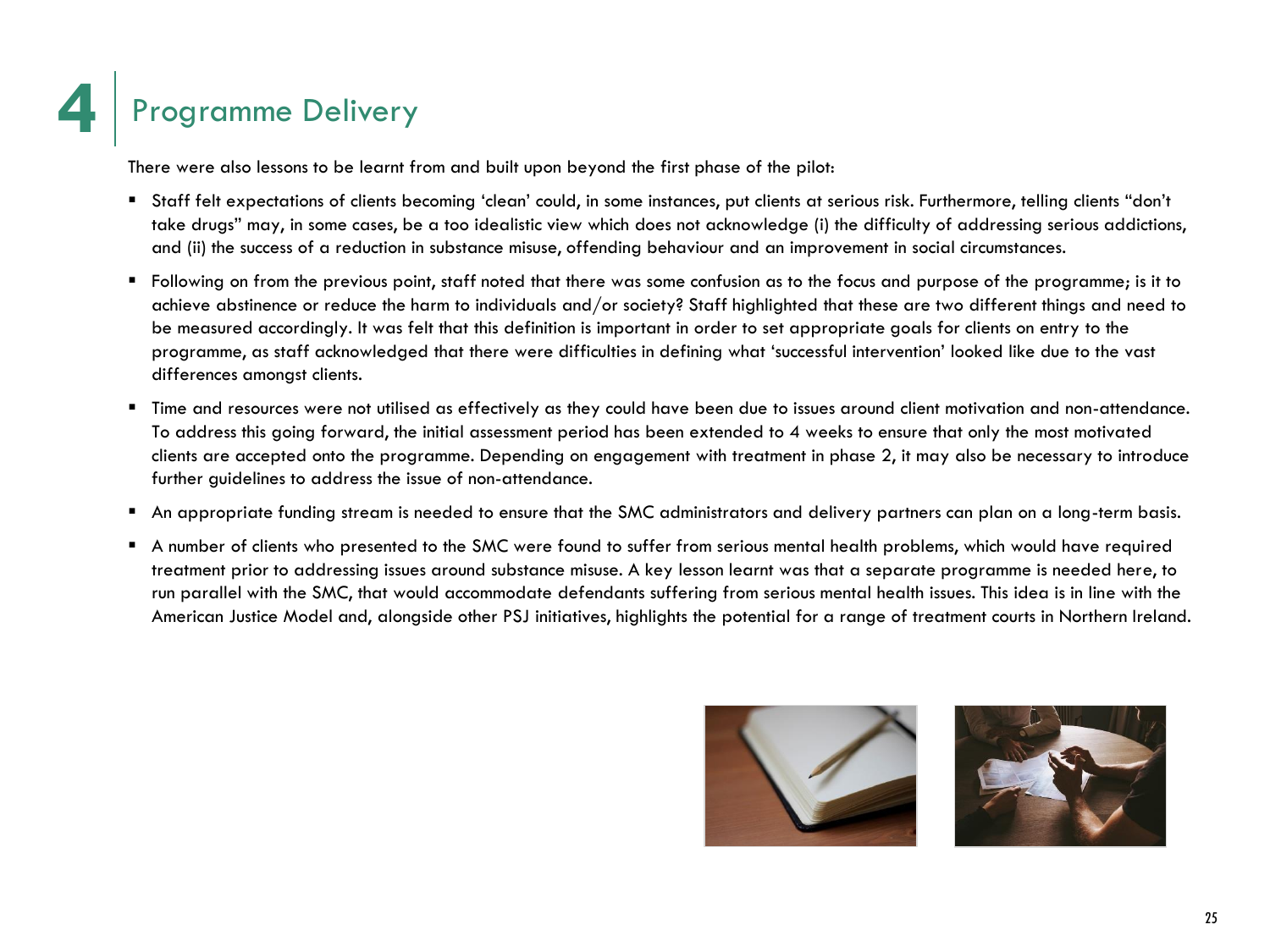### **Sustainability**

It was felt that the core processes of the SMC were working very well and all staff believed the SMC could be sustained and could see longevity in the programme. Addiction NI noted that there is good contingency through the use of care plans, as this is something that can be picked up by any staff members to provide continuity of care. However, it was noted that, to future proof the programme further, there is a need for greater emphasis on working care plans that staff across all agencies have access and contribute to.

Despite seeing longevity in the programme and opportunities for moving forward, staff highlighted that rolling out the programme further would not be sustainable without increased financial and staffing resources. In order to ensure that the time and resources currently available were effectively utilised going into phase 2 of the SMC, ongoing discussions have resulted in the initial assessment period for referrals being extended to 4 weeks prior to acceptance on the programme, with a 'rolling system' put in place (i.e. those who are not committed can be replaced by someone who is willing to engage with the programme). It is anticipated that a more rigorous assessment period will ensure that only those who are committed, motivated and willing to engage with the programme will be accepted and offered treatment. This development has been welcomed by staff and it has been highlighted that this model is a more 'normalised' approach that would be able to be transposed into a permanent arrangement if/when this is agreed.

It was acknowledge that the programme is not something that could be available within every courthouse across Northern Ireland. Most court venues would not have a sufficient numbers of suitable defendants to justify the expenditure on dedicated

intervention teams, however, staff did believe that the long-term cost-benefit of running the programme in one area, or a small number of areas, would quickly outweigh 'the revolving door of justice'. A further formal evaluation of the SMC pilot will be commissioned before Phase 2 of the programme closes. As well as providing an update on the pilot, it is intended that the next evaluation will focus on plans to embed the programme in Belfast and explore the options for operating similar courts at other locations within the jurisdiction.

As Figure 13 shows, 12 out of 13 staff members strongly agreed or agreed that the SMC is a good use of resources, and 1 neither agreed nor disagreed. Furthermore, 5 out of 13 staff members strongly agreed or agreed that the SMC is sustainable as it currently stands, 5 neither agreed nor disagreed and 2 disagreed or strongly disagreed. This indicates that, whilst the majority of staff feel that the programme is beneficial and worthwhile, it is clear that some changes could make the SMC more sustainable going forward.

#### **Figure 13: Staff views on the sustainability of the SMC (***n***=13)**

![](_page_28_Figure_9.jpeg)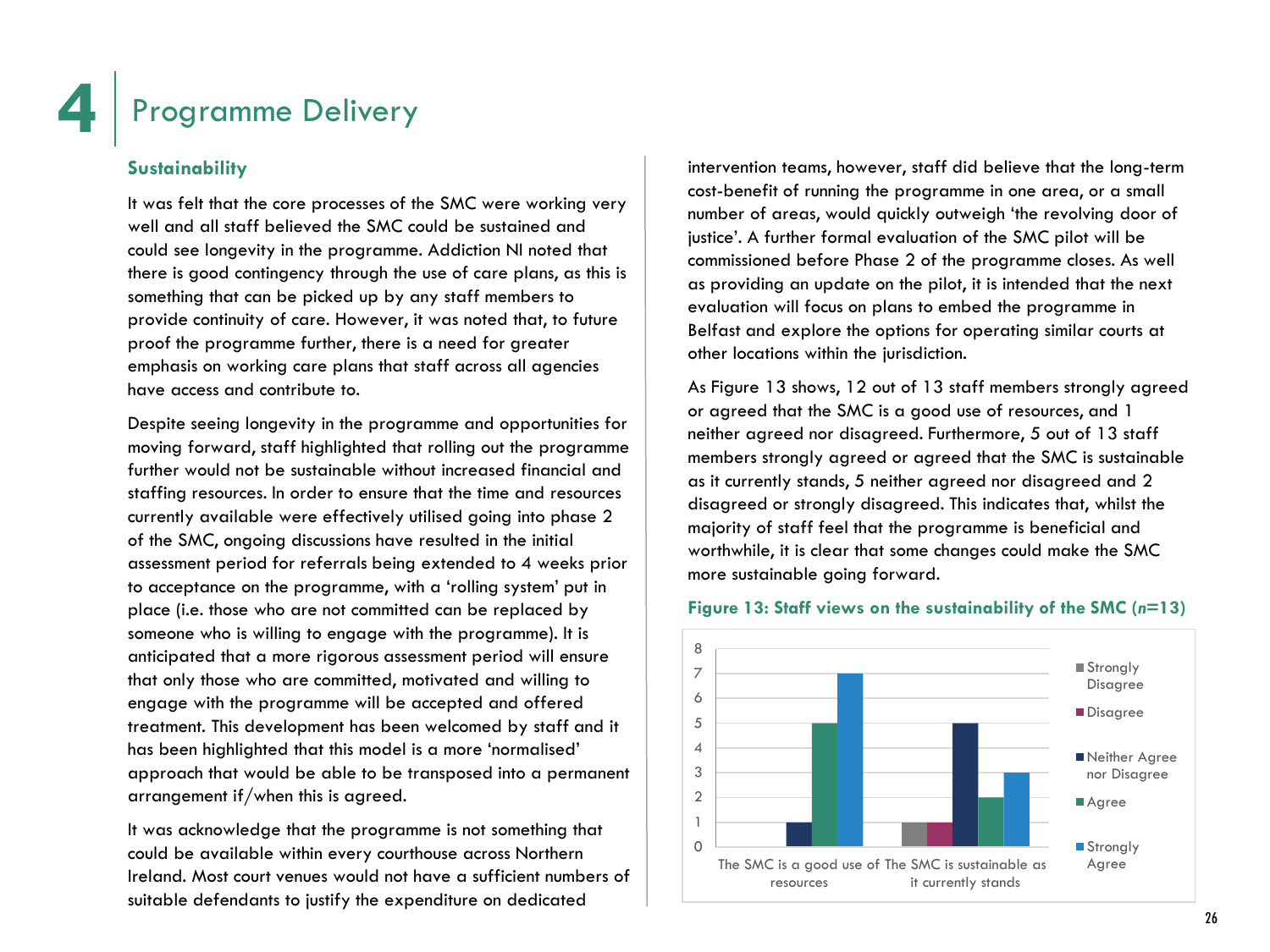![](_page_29_Picture_0.jpeg)

In terms of sustainability, respondents noted the following:

- *"If you look at the records of the 50 [clients] that we have put through and counted up how many offences they had been committing…and they haven't been offending…how much is that saving…you are not sending them to prison, the other social commitments that they are making, the fact that they are reconnecting with families…I think taking that as a whole it actually does become very good value for money"*
- *"I do think it is undoubtedly [sustainable]…I have no doubt you could take more than 50 [clients] and you could probably run [the court] maybe 2 days a week, but I understand you need to scale up the support on top of that…the same team couldn't carry any greater workload"*
- *"I think it is value for money…I think it is probably one of the problem-solving areas that is scalable and could move into a jurisdiction"*
- *"It is not something you could have in every courthouse because you couldn't fund that and you couldn't get the resources…maybe in due course we could have something like problem-solving justice centres…have 3, 4 or 5 throughout the province…I think there is sufficient there to see longevity in the project and to expand it and develop it"*
- *"I think it is only sustainable if there is longer-term investment…I think the funding is a huge issue, I think short-term funding and budgets send the wrong message…when we know that things are working, particularly around problem-solving justice, when we know there are good outcomes…we need to take the very positive risk and say that problem-solving justice is the way forward and we need to invest accordingly"*

![](_page_29_Picture_7.jpeg)

![](_page_29_Picture_8.jpeg)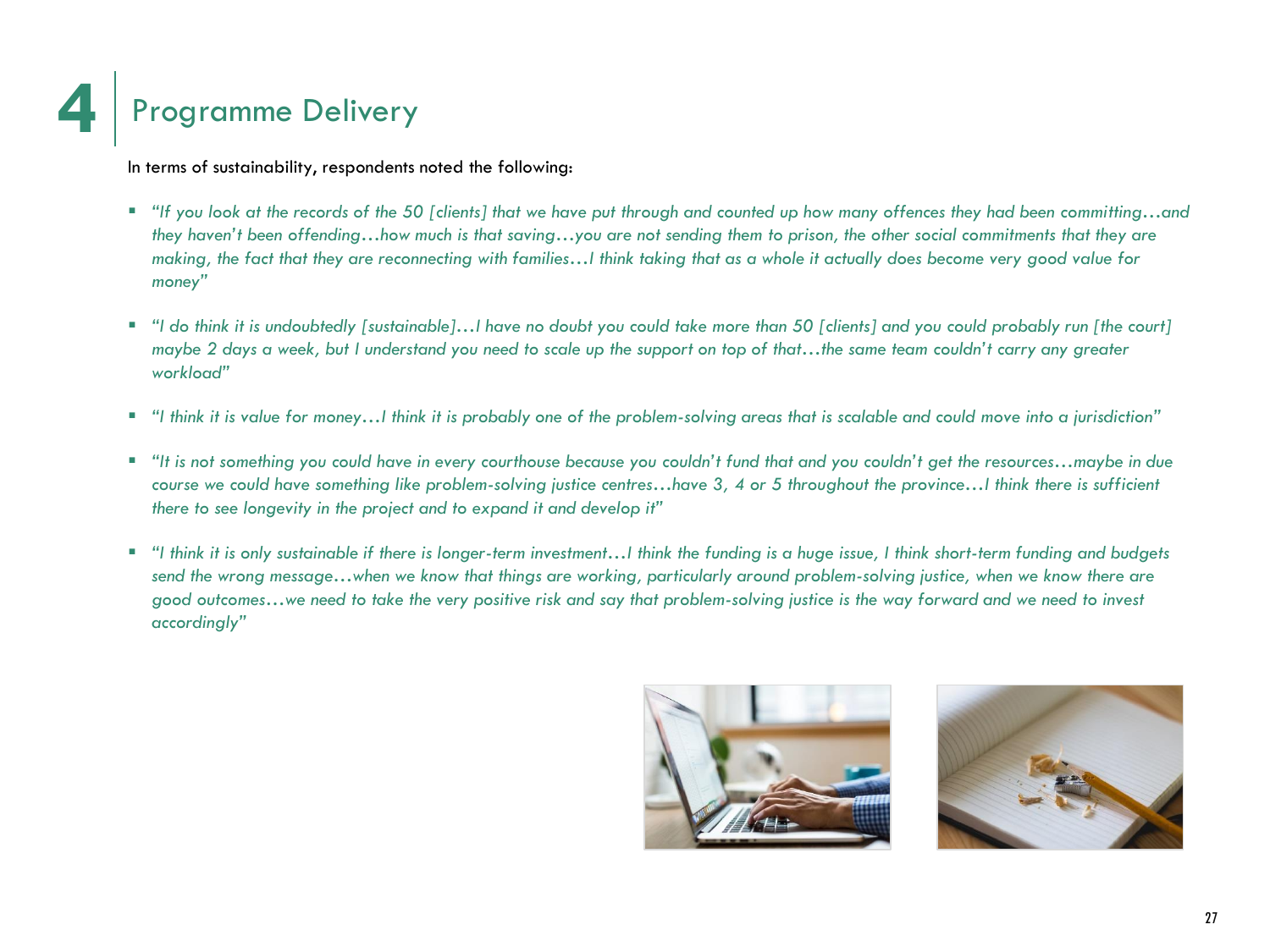![](_page_30_Picture_0.jpeg)

### **Stakeholder Feedback**

Additional feedback on the SMC was provided by Victim Support NI and the Law Society.

### **Victim Support NI**

Victim Support NI were positive regarding the overall aim of the project. Their involvement at the early design stages of the process was welcomed to ensure that any potential victim elements were addressed, however, given the nature of the cases involved in the pilot, there was no feedback from victims in relation to this.

#### **Law Society NI**

Members of the Law Society who had experience of the pilot offered the following views:

- The pilot was extremely useful for clients as they had direct contact with agencies who could assist them with their addictions. This was particularly useful in terms of direct interaction with PBNI, which the Law Society felt was essential to the whole process and outcomes. The fact that the client's journey is being supervised by a hands-on Judge also added a dimension of empathy and weight.
- There was appropriate information available at the outset of the pilot to inform members, however, it was suggested that as the pilot processes changed or evolved that it would be useful for this information to be disseminated to all involved.
- It was felt that more reports should be available to defence representatives in advance of appearances and as the process progresses. It was felt that a more formal Court update, with a Probation and defence information sharing, would be beneficial.
- For clients, it was a difficult process to acknowledge their problems and to identify their need to change. They were challenged by the appointments they had to attend as well as frequent court attendances for review. Legal representatives did not experience challenges or limitations.
- Suggestions for possible developments going forward include (i) updated communications for all involved, (ii) having specific timings for Court meetings and testing, and (iii) additional resources to further assist clients and increase the chances of successful outcomes.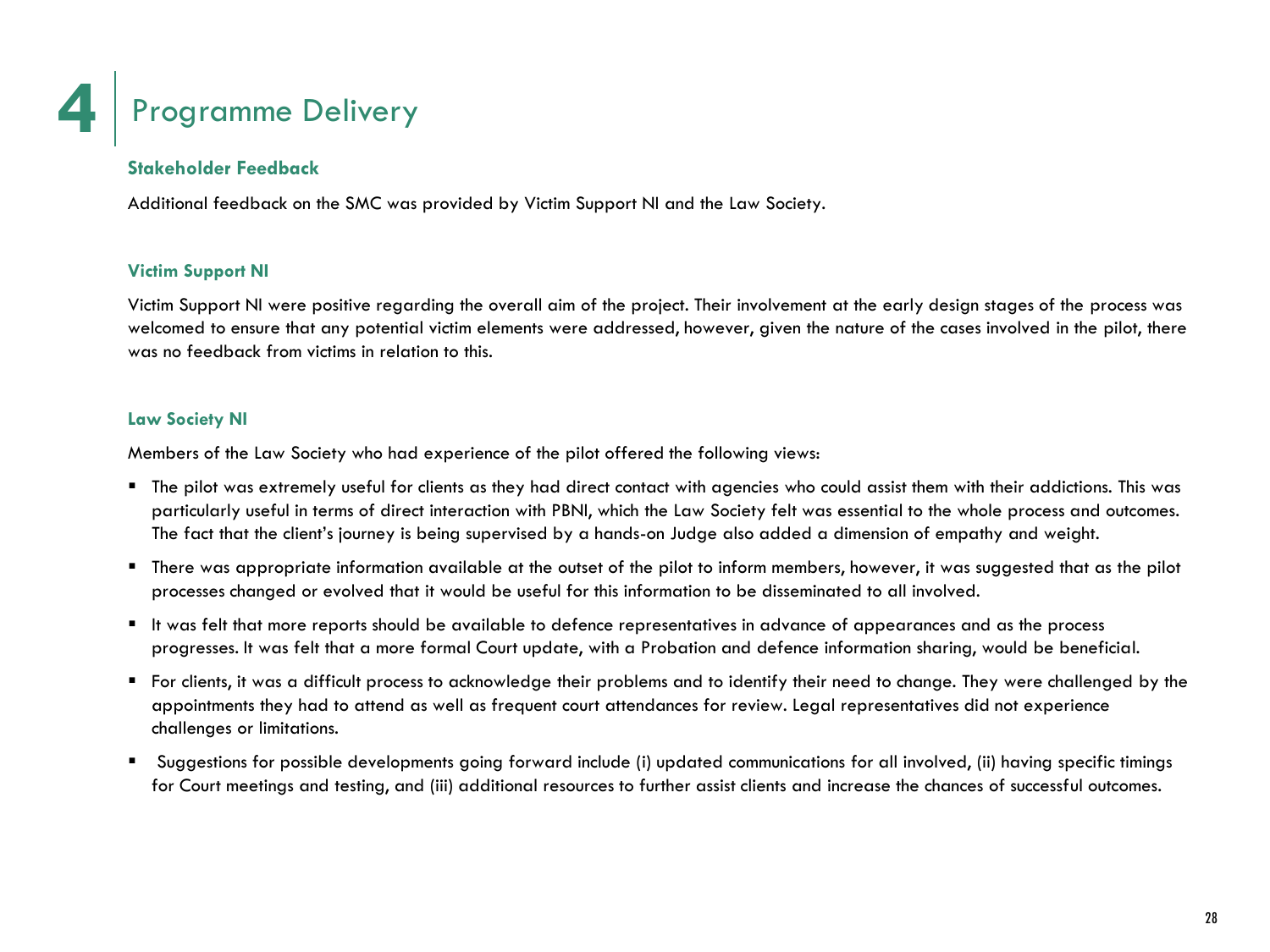![](_page_31_Picture_0.jpeg)

### **5.1 SWOT Analysis**

![](_page_31_Picture_3.jpeg)

- 
- Strengthsending a general strengths and working as a multi-<br>disciplinary team<br>• Buy-in from legal<br>• representatives and<br>• representatives and and working as a multi disciplinary team
	- Buy -in from legal representatives and external organisations
	- Provision of extended therapeutic intervention
	- Difference in court approach from traditional processes
	- Clients accountable to the Judge and are given the opportunity to provide feedback
	- Giving hope and opportunities for the future
	- Engaging with and empowering clients
	- Outreach and flexibility
	- A holistic approach
	- Clients transitioning into employment
	- Visible reduction in offending and substance misuse

![](_page_31_Picture_16.jpeg)

- Weaknesses • Time and staffing restraints
	- Lack of planning and coordination at times
	- No co -location amongst the teams
	- Lack of clear policies and procedures
	- Clients felt 'rushed' onto programme without sufficient motivational assessment
	- Unclear responsibilities and expectations
	- Unclear boundaries for clients and no consequences in relation to non -attendance
	- No access to medical treatment (e.g. detox and/or rehabilitation)
	- Lack of opportunity for continued support to clients in prison
	- Insufficient training for dealing with specific issues (e.g. heroin use, health problems, sexual exploitation)

![](_page_31_Picture_27.jpeg)

- To implement any learning from phase 1 going forward
- Access to rehabilitation and/or provision of a detox facility
- 
- Co -location amongst
- To widen the
- programme and involve other services to increase the holistic approach
- Increased and continual training and development of programme staff
- A longer assessment period going forward to more accurately assess client motivation
- More hours allocated to the provision of counselling
- Input from Health & Social Care Trust staff
- To ultimately change how justice is delivered

![](_page_31_Picture_39.jpeg)

- **Threats** Lack of sufficient funding and/or resources
	- Breakdown in communication between multi -agency teams
	- Lack of sufficient training for staff
	- Limited consequences for actions such as non attendance may result in lack of trust in the programme
	- Purposely offending to gain access to the programme
	- Clients reoffending may result in lack of trust or confidence in the system
	- Having too high expectations of what can be achieved within the programme
	- The increasing prevalence of heroin in Belfast
	- Lack of access to housing and/or hostel accommodation to get clients off the streets

teams

![](_page_31_Picture_51.jpeg)

![](_page_31_Picture_52.jpeg)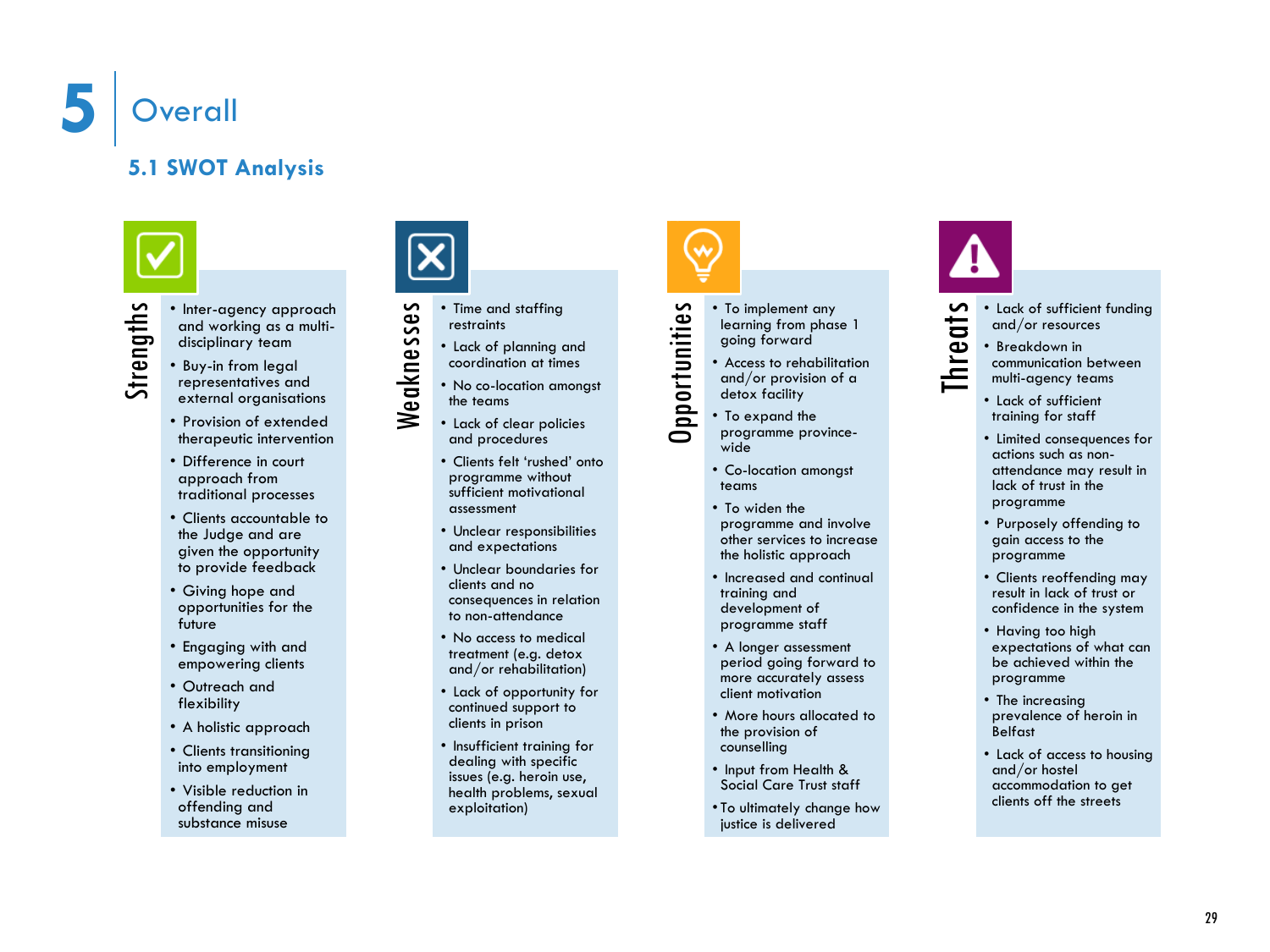### **5.2 Suggestions**

Evaluation participants were asked for suggestions regarding improvements to the SMC going forward. An overview of these can be seen below. It should be noted that a number of these were fed back prior to the introduction of phase 2 of the SMC pilot. Those marked with an asterisk (\*) have been implemented or are under consideration for implementation. Some suggestions may represent individual views, so should be considered in perspective.

**Supplementary training and guidance for staff:** It was noted that programme-specific training was limited, with learning largely on-the-job. Staff felt that this type of training and/or provision of training materials, alongside a clear outline of roles and responsibilities would have been beneficial and should be considered for new staff joining the SMC. Furthermore, ongoing training for current staff in relation to SMCspecific issues (e.g. heroin) would also be welcomed.

**Clearer outline of the purpose of the programme:** Staff struggled to determine whether the overall aim of the pilot was to achieve abstinence or to reduce the harm to individuals and/or society. Staff noted that alongside this, more clarity is needed around what constitutes as 'successful completion' of the programme as this can be difficult to determine, particularly with more complex clients.

**Boundaries put in place and implemented:** Consequences around non-attendance were not always implemented and the general consensus was that there should be accountability and a standard approach for clients if sessions are continually missed. Staff felt there would be better outcomes and that resources could be put to better use if boundaries were implemented and clients faced consequences for their actions and/or inactions.

**\*Removal of unmotivated clients:** Clients who were not willing to engage with the programme were regarded as wasting time and resources that could be utilised on those who were motivated and willing to change. To increase the effectiveness of the SMC, staff noted it would be beneficial to be able to remove unmotivated clients to provide capacity for more sessions with current and/or new clients. A oneon/one-off system was suggested to allow for replacement of unmotivated clients with those willing to engage with the programme.

**\*Extended assessment period:** Increasing the extended assessment period prior to acceptance onto the programme was considered a learning point from phase 1 of the pilot. It is anticipated that increasing the assessment period from 2 weeks to 4 weeks within phase 2 of the pilot will ensure that only the most motivated individuals are accepted onto the programme.

**\*Extended time for treatment of complex clientele:** It was acknowledge that the pilot would benefit from being extended to enable defendants with more complex needs to receive comprehensive treatment. This has been implemented and, going into phase 2, the pilot will be extended from 12 months to 18 months, running from July 2019 to December 2020 to allow staff appropriate time to treat all clients coming onto the programme.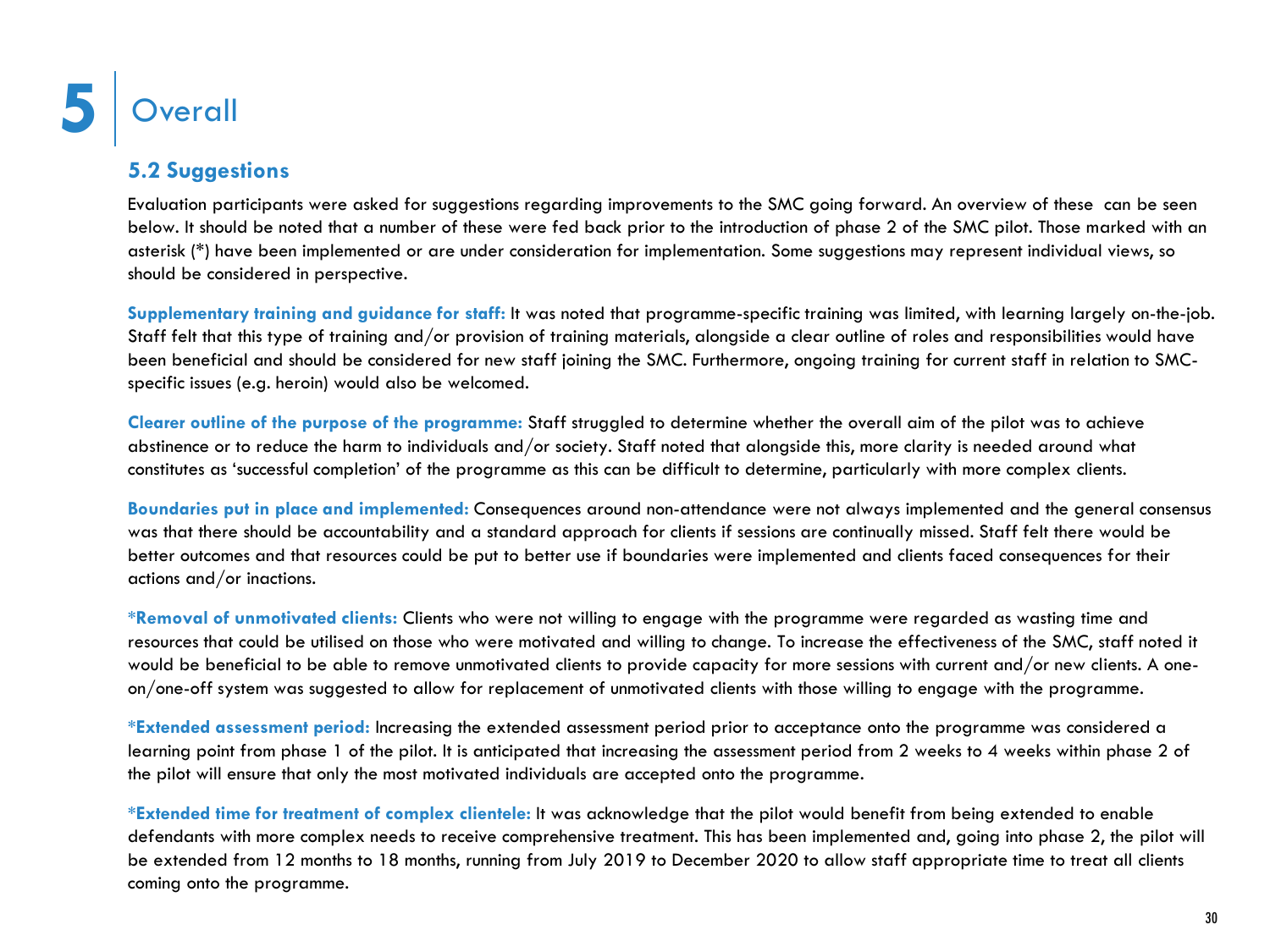![](_page_33_Picture_0.jpeg)

**Effective care planning:** It was noted that it may be more beneficial for all necessary information to be communicated across parties via the use of a working care plan. Staff had ideas around care plans that all agencies could access, and making these adaptable and fluid. It was argued that these could be updated for the Judge, rather than writing court reports on a weekly basis, reducing administrative burden and freeing resources. It was noted that this approach would only be useful if all agencies were willing to commit to effective care planning. It was also highlighted that this would provide a good basis for contingency and would be something that any staff member could pick up and take forward.

**\*Introduction of randomised substance testing:** It was felt that, in some cases, routine substance testing was not an efficient use of resources. Staff noted that clients often admitted to taking substances prior to testing, or merely refrained from taking substances in the days running up to testing. It was believed that randomised testing would be more beneficial and would give a truer reflection of substance misuse. Furthermore, staff agreed that knowing the level of substances taken would be beneficial as some clients are willing to reduce substance intake, but not abstain from all substances, and there is currently no way of gauging this. However it was acknowledged these tests are an increased resource.

**\*Timing of Review Hearings:** Addiction NI staff noted that questions were asked when they were seen by clients exiting Review Hearings with the Judiciary and PBNI, and felt this called their independence into question. It was suggested that timings of these Hearings was something that could be revised or alternative measures could be put in place. This is something that is currently under consideration.

**Allocation of resources:** A recurring issue that was highlighted was the part-time working hours of Addiction NI staff. Staff noted that, if the programme were to progress from being a pilot to being rolled out fully, it would be beneficial to have full-time support from Addiction NI, so that clients would find it easier to make contact.

**Long-term funding stream:** The SMC needs dedicated funding and a confirmed long-term funding stream to assist in decision making and enable long-term planning.

**Coordinated approach to addiction and health:** There is a strong connection between addiction and mental health, with no current work which links these. It would be useful to have a link in future plans to include other services which can help in addressing mental health issues. In particular, buy-in from the Department of Health and/or support from medical professionals would be useful as current staff are not medically trained (e.g. to 'taper' drug use) and the sharing of information (e.g. in relation to client medical conditions) would be beneficial in being able to more effectively tailor treatment.